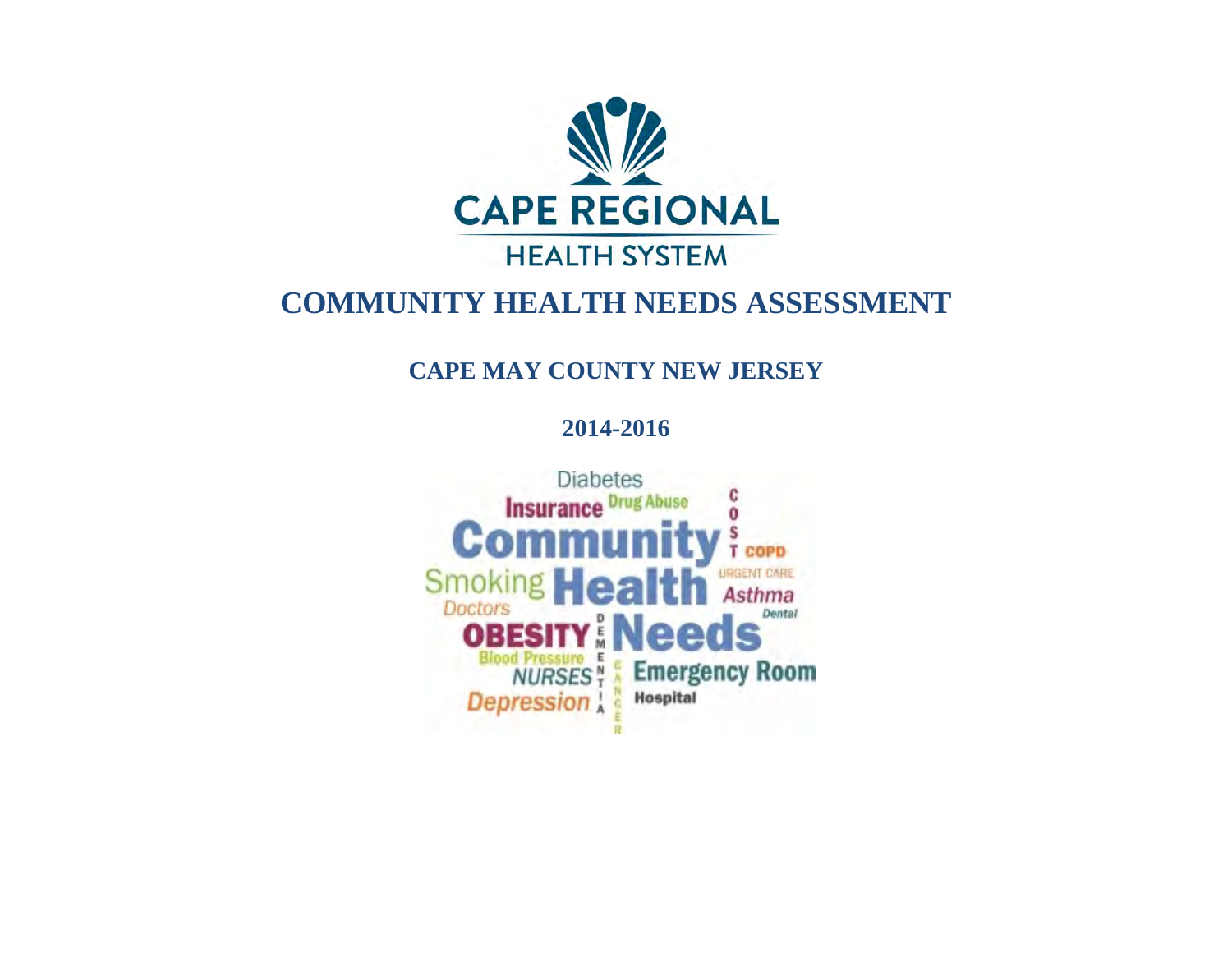# **TABLE OF CONTENTS**

### **President's Message**



### **About the Community Health Needs Assessment**



### **Summary of CHNA Survey**

**Top 6 Priority Health Issues**



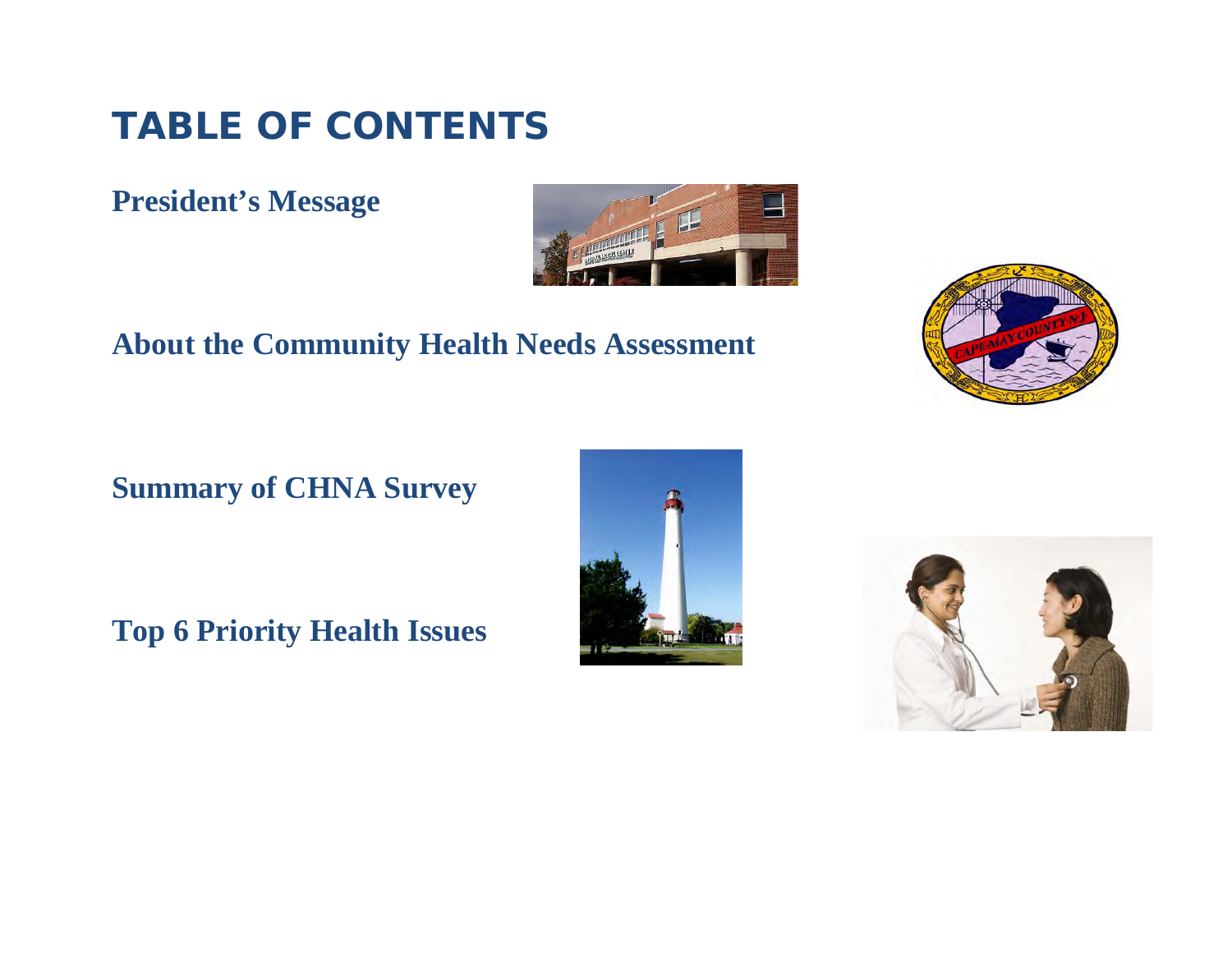

### **FROM THE PRESIDENT**

At Cape Regional Health System, we are proud of our strong tradition of community service. Our staff and volunteers work with our community partners to improve the lives of thousands of local residents by continually offering free health screenings, educational seminars, training and classes. We have received numerous awards for our community outreach initiatives, both locally and nationally.

Cape Regional Medical Center has a longstanding and active partnership with many social and civic organizations, faith communities, schools and local employers. This 2016 Community Health Needs Assessment is the result of a collaborative effort of our community partners who worked throughout the past year to identify the most-pressing healthcare needs in Cape May County.

This comprehensive report is the result of a thorough assessment of our area's healthcare profile, including a review of public health data and data obtained by means of focus groups, public forums and a community needs assessment survey. This assessment also includes action items and plans to address the healthcare concerns in our community.

We deeply appreciate the work of our Medical Center Staff and Community Partners who are highlighted in this report. We also thank the hundreds of community residents who provided valuable feedback in our surveys and focus groups.

For more information about the 2016 Community Health Needs Assessment, please contact Bonnie Kratzer, RN, BSN, Parish Nurse/ Lifestyle Management Coordinator at 609-463-4043 or [jkratzer@caperegional.com.](mailto:jkratzer@caperegional.com)

Joanne Carrocino, FACHE President & CEO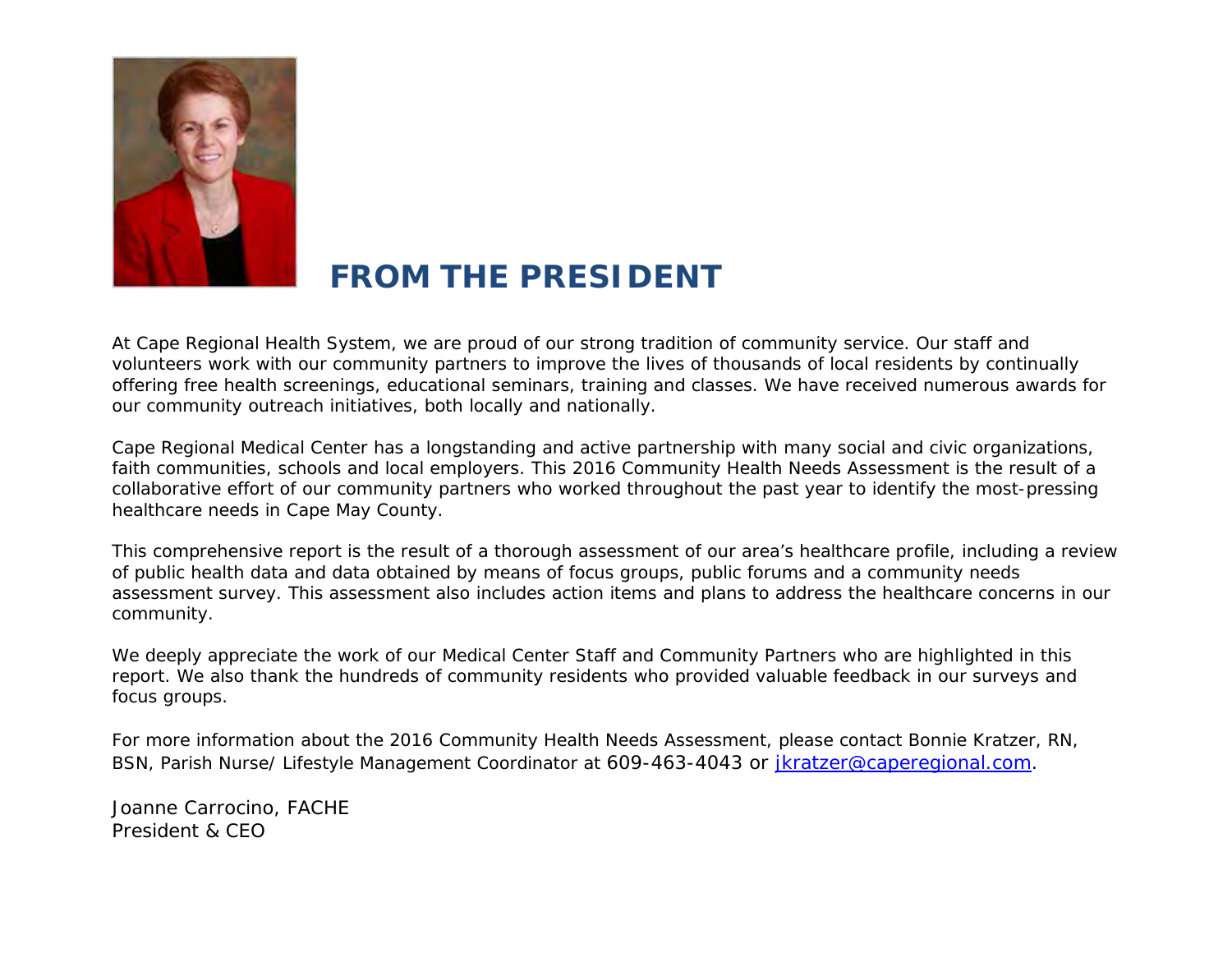### **About the Community Health Needs Assessment**

**Health Care Reform 3590 Patient Protection and Affordable Care Act** requires 501c3 nonprofit hospitals to conduct a Community Health Needs Assessment every three years.

A strategic plan needs to be adopted and implemented

 $\Box$  Need to collaborate with community health agencies

Compliance obligation- assessment and planning between January, 2014 and ending December, 2016

A \$50,000 penalty for not complying with initial 3-year period and any subsequent 3 year period

### **Service Area and Demographics**

Cape Regional Health System provides healthcare for all of Cape May County.

- □ Year-round population is 95,895
- $\Box$  Summer season population (May September) swells to over 800,000

D Breakdown of population:

- $\checkmark$  89% Caucasian
- 5% Afro-American
- $\checkmark$  6% Hispanic

 $\Box$  Major industry is tourism

 $\Box$  Unemployment rate is 22%

 $\Box$  Population over 65 is 22.1%

Poverty Level is 11.4%

Poverty Level under 18 years of age is 19.6%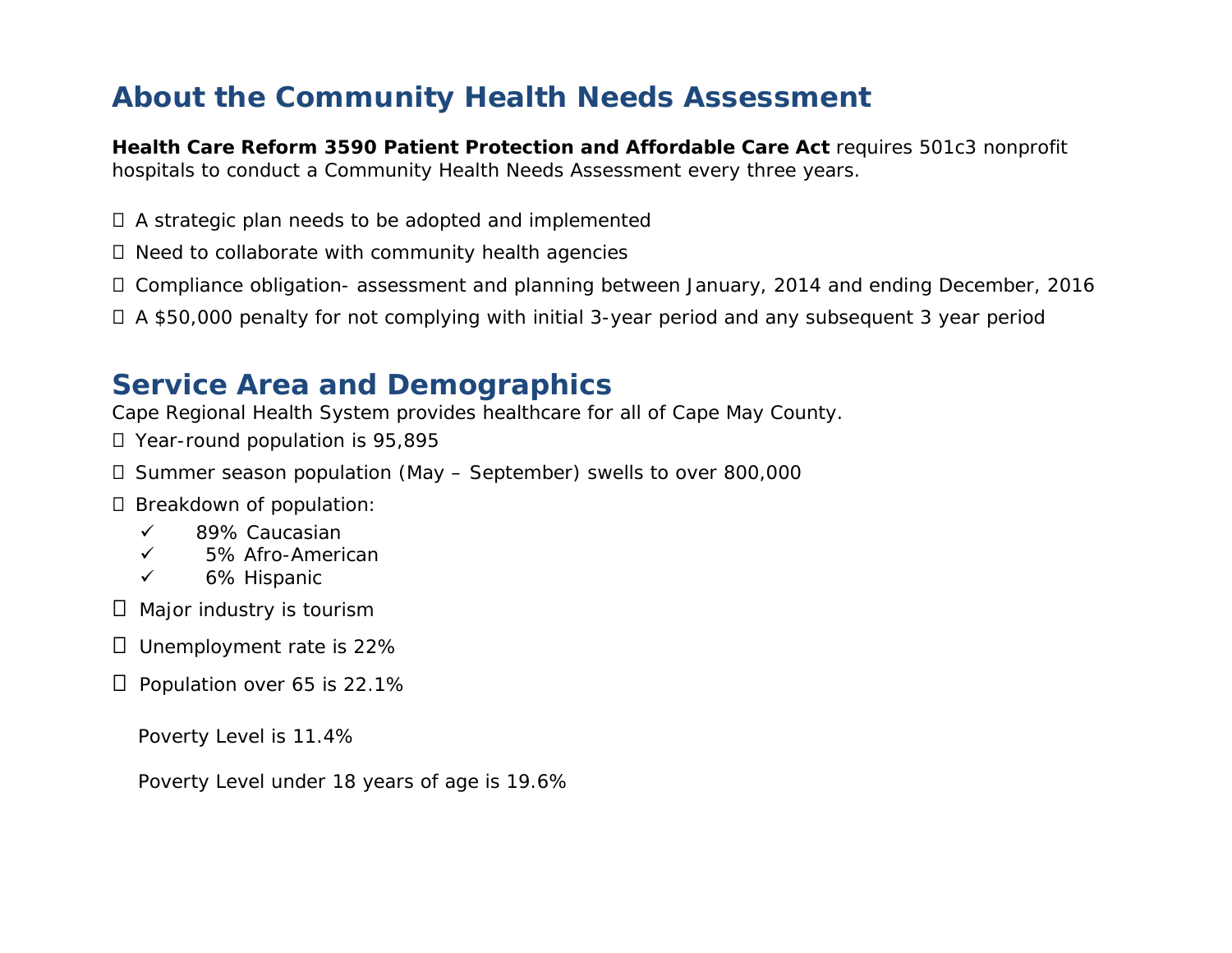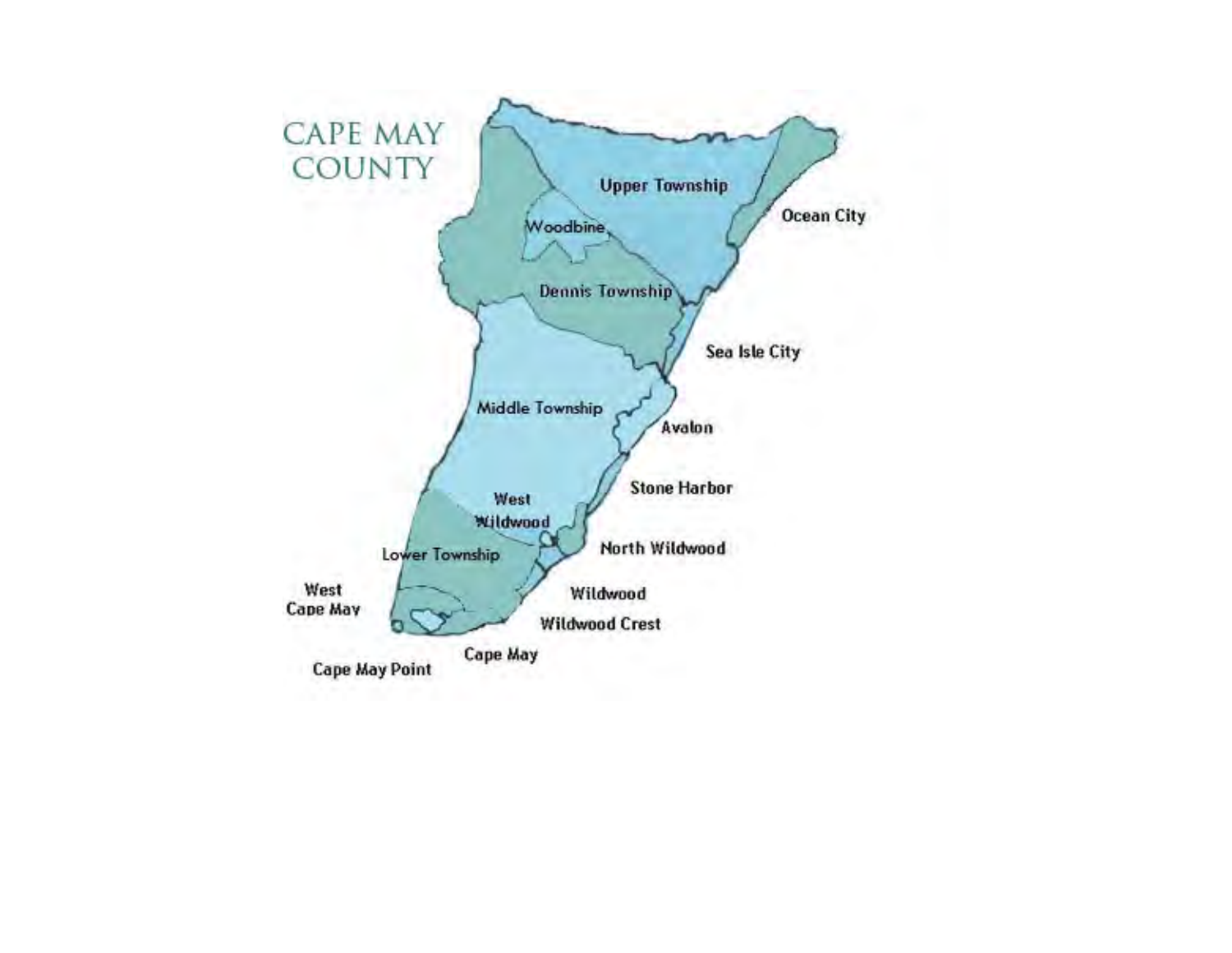### **CHNA Process 3 Years**

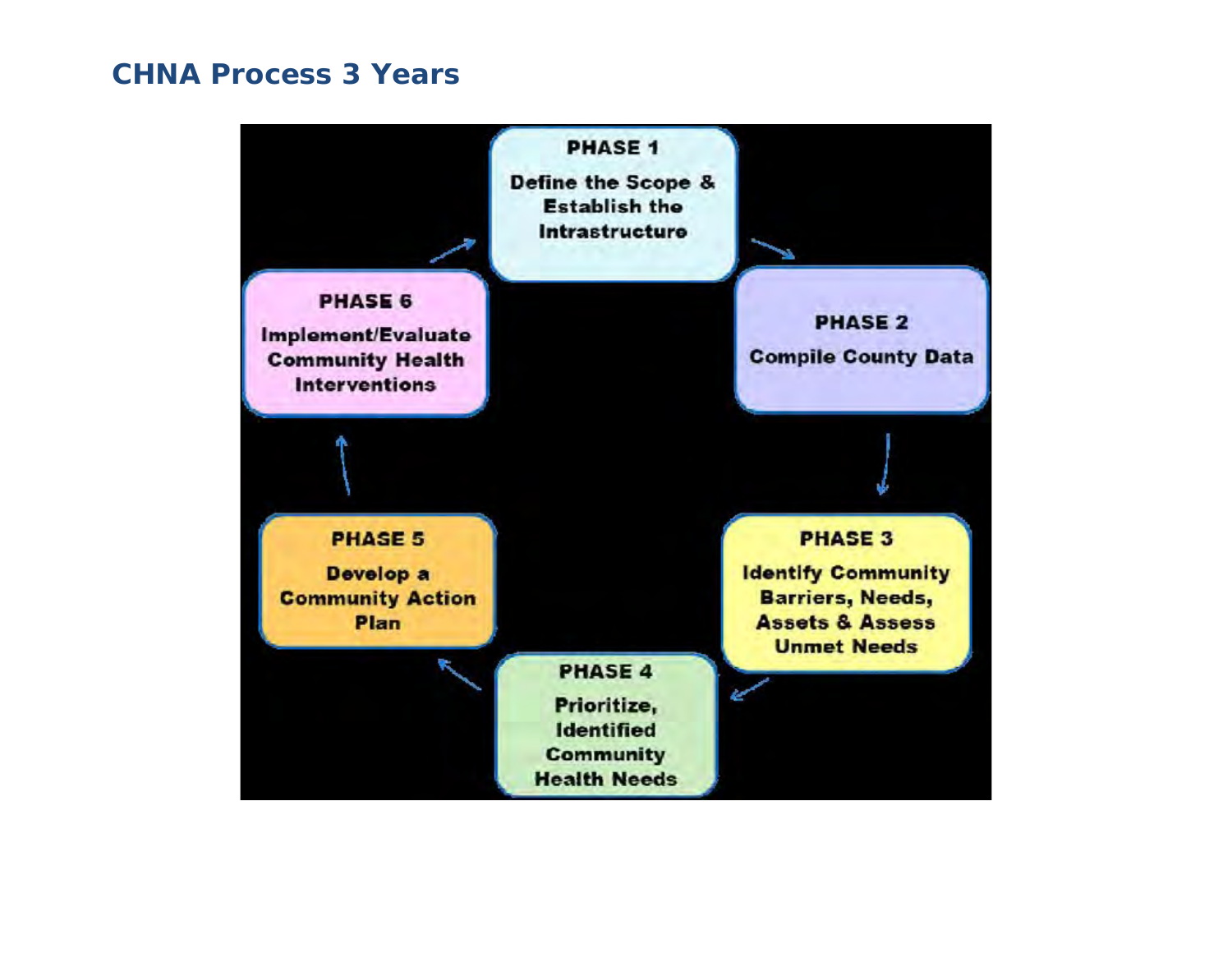### **Community Health Needs Assessment Partners**

- $\Box$  Cape Regional Health System
- $\Box$  Cape Regional Physician Associates
- $\Box$  Cape May County Department of Health
- $\Box$  Cape May County Department of Aging and Disability Services
- $\Box$  Cape Assist
- $\Box$  Cape Counseling
- $\Box$  Complete Care
- $\Box$  CURE
- $\Box$  Prevention Partnership
- $\Box$  Volunteers in Medicine
- $\Box$  Rutgers Cooperative Extension
- $\Box$  Caring for Kids
- $\Box$  Puerto Rican Action Committee
- $\Box$  Concerned Citizens of Whitesboro
- Christ Gospel Church
- $\Box$  Cape May County Department of Human Services
- $\Box$  Cape May County Chamber of Commerce
- $\Box$  Middle Township Police Department
- Lower Township School District
- $\Box$  Quality Care Cape May Council for Young Children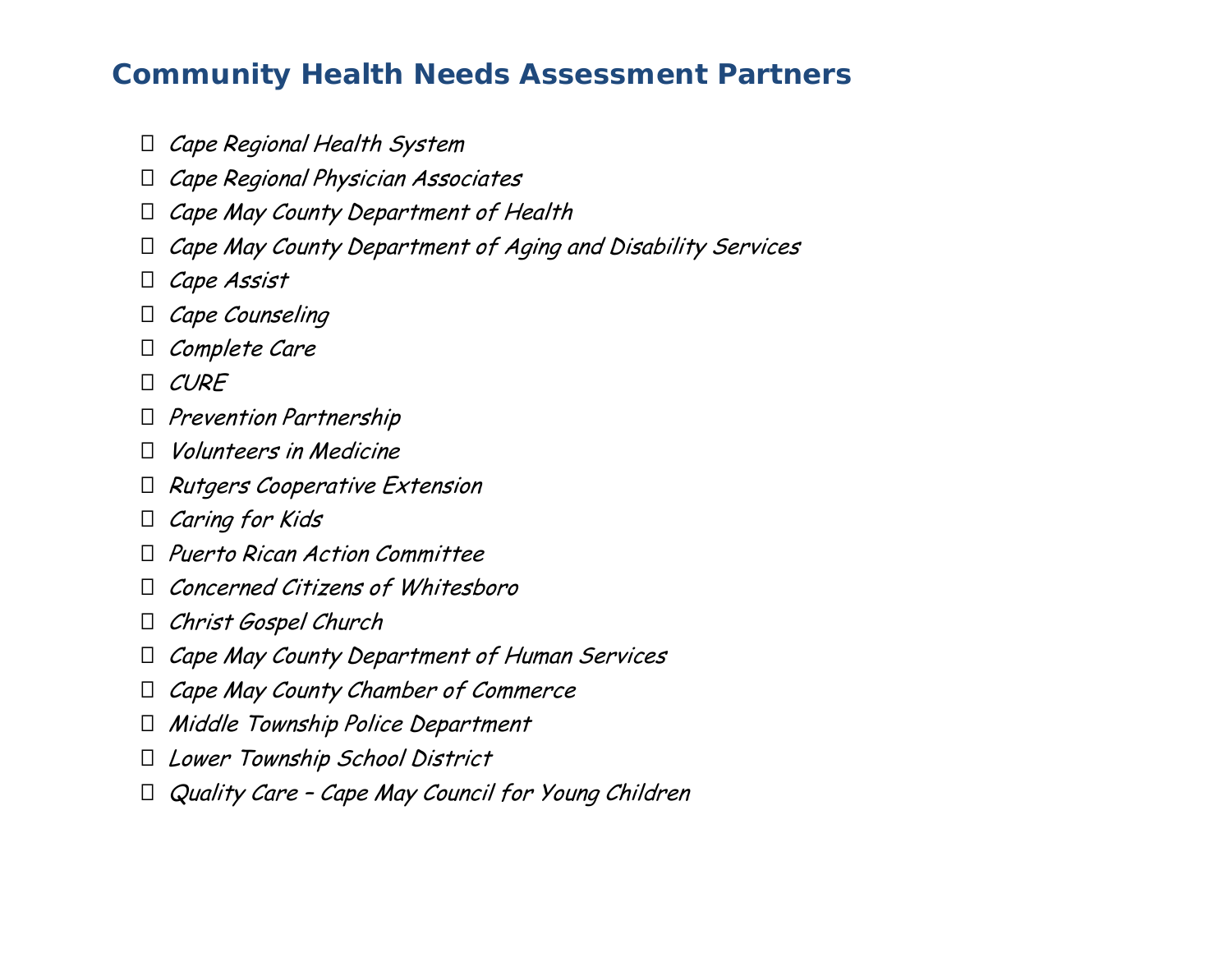### **Methods to Obtain Important Community Health Needs**

### **Community Health Needs Assessment Survey**

The four major sections of the 2014 CHNA Survey included:

- □ General Information
- □ Adult Health Status
- Childhood Health Status
- $\Box$  Barriers to Health Care

#### **SURVEYS COMPLETED: 908**

### **Focus Groups**

Ten 1-hour discussion focus groups, with an 8 question format, were conducted from August, 2014 to January, 2015 in Wildwood, Woodbine, Cape May Court House, Whitesboro, Stone Harbor, and Dennis Township.

### **One-on-One Interviews**

Thirty-five individual discussions were conducted from August, 2014 to January, 2015 with community leaders, health professionals and community residents throughout Cape May County.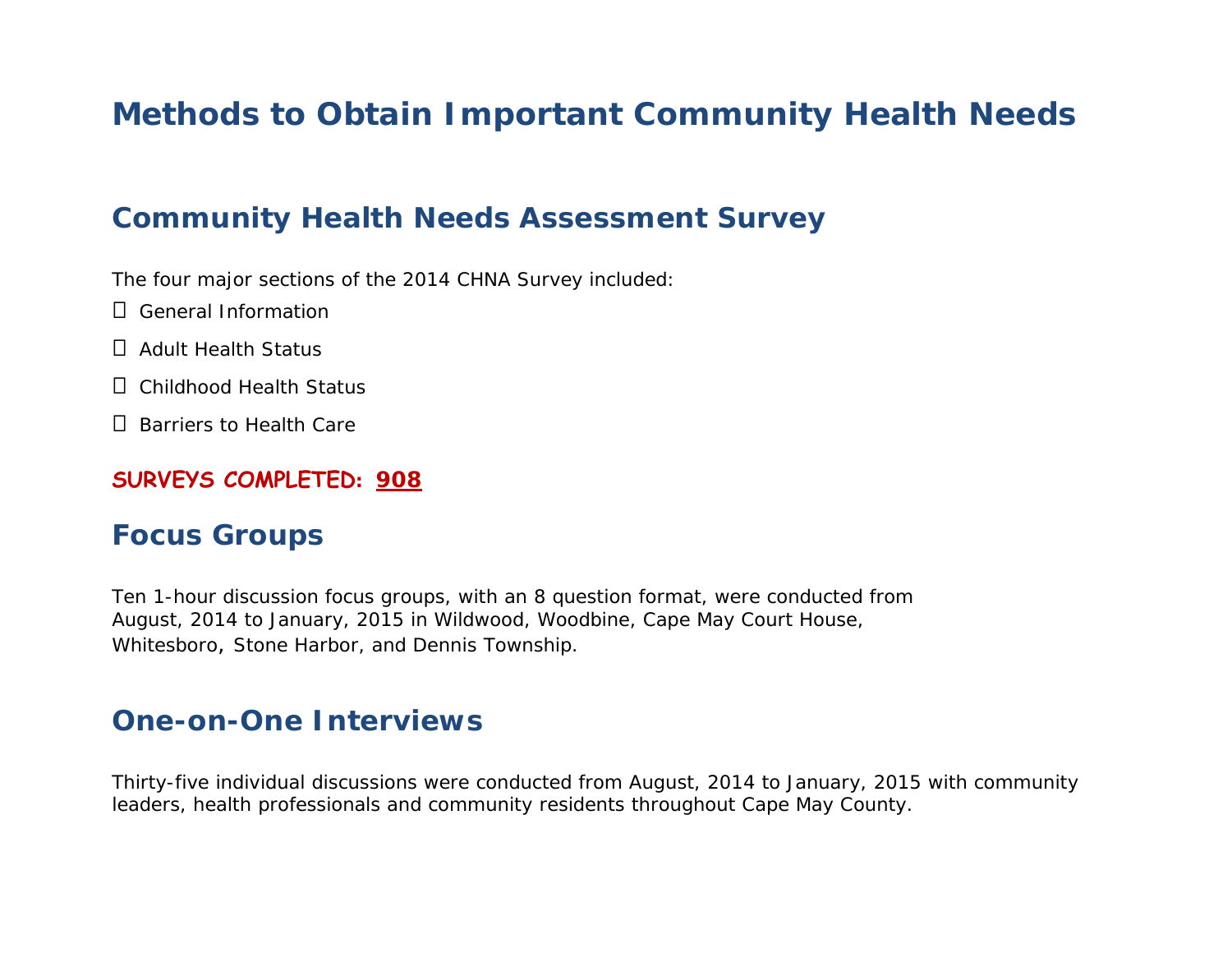# **CHNA Timeline**

# **2014 - 2016**

Existing programs

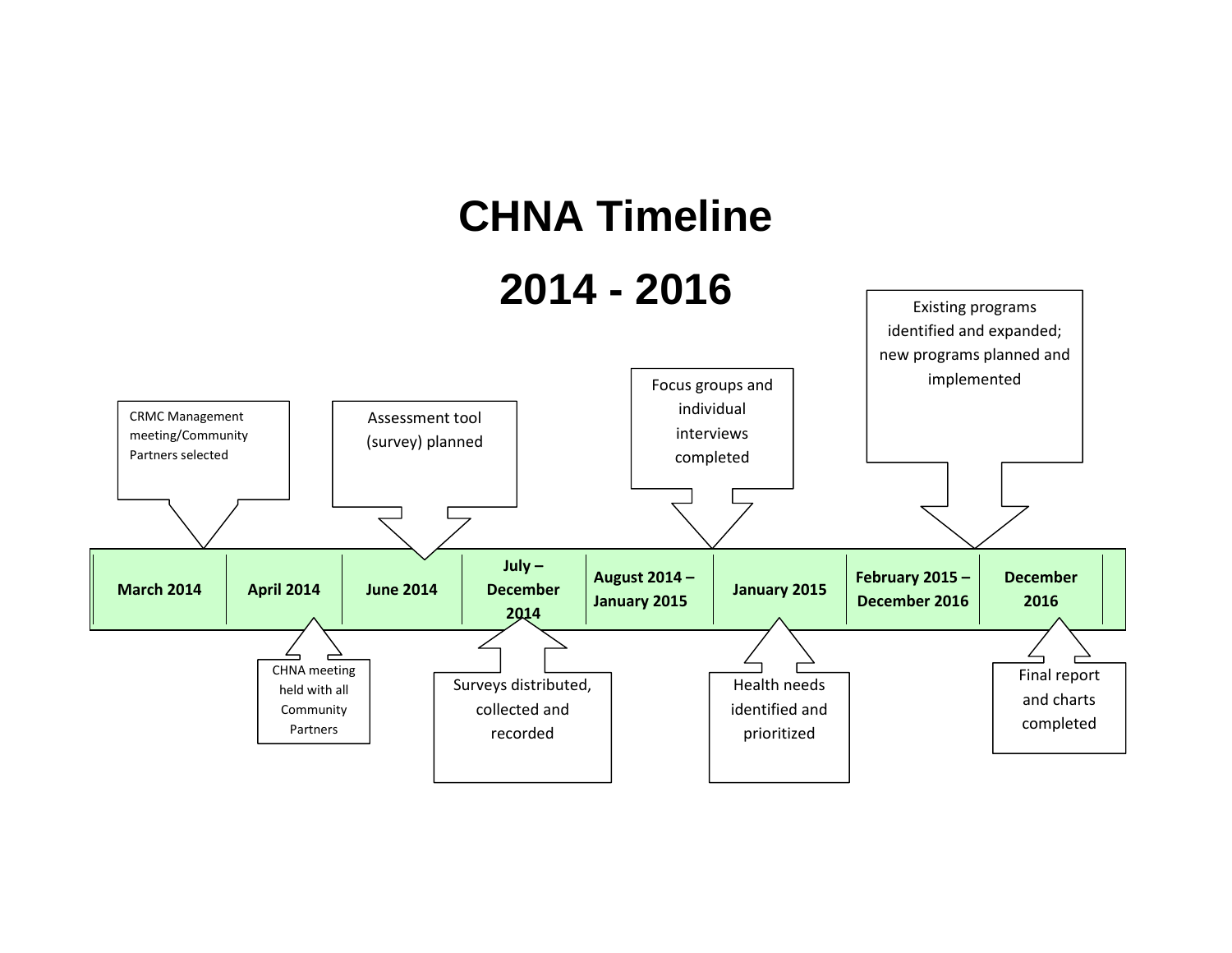### **Six Priority Community Health Needs**

After analyzing results gathered from the surveys, focus group meetings and one-on-one discussions conducted from August, 2014 to January 2015 with community leaders, health professionals and community residents throughout Cape May County, the following top six health needs were identified.

*(Listed in alphabetical order).*

- **Adverse Childhood Experiences**
- **Bone Issues: Falls Prevention, Exercise and Pain Management**
- **Cancer: Prevention, Screening and Treatment**
- **Diabetes and Hypertension**
- **Mental Health Issues/Substance Use Disorders**
- **Weight Issues/Nutrition**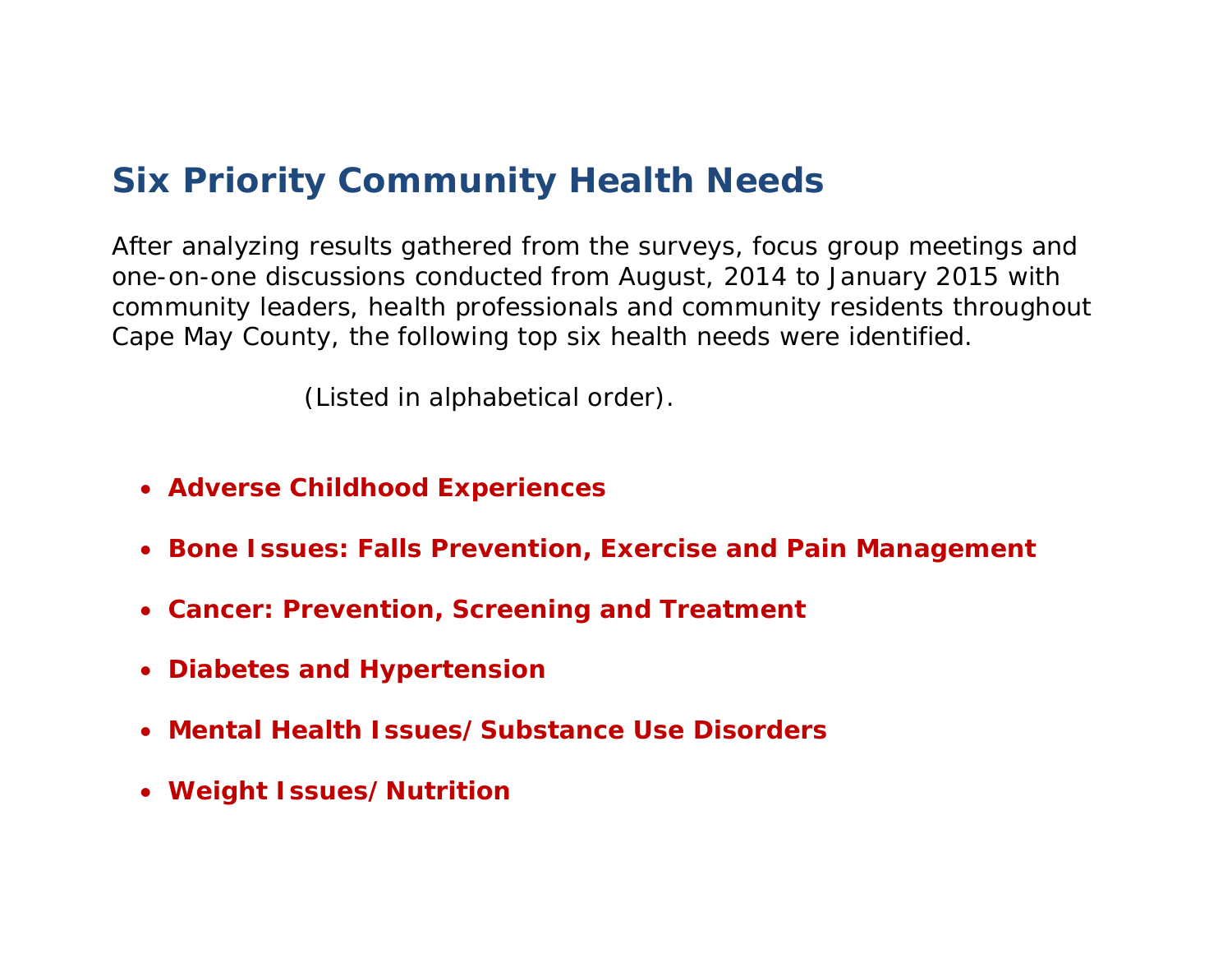### **Barriers to Community Health Services**

- **Program Capacity** Need for expansion of existing programs, services, and activities for target health needs in Cape May County
- **Cost/Insurance–** Funding availability
- **Transportation** Lack of availability
- **Services** Availability unknown to community residents
- **Personnel**  Number of skilled people to meet needs
- **Unemployment** High rate of unemployment from October to May because of tourist industry during the summer months
- **Poverty** High rate in Cape May County; high rate in 19 years of age and under

### **Assets to Community Health Services**

- **Community Outreach from Cape Regional Health System** Availability of a variety of community health programs including health fairs and educational classes
- **Cape May County Department of Health** Clinics for immunization and variety of family health services; Free Flu Shots; NJCEED
- **Fare Free Transportation** Free transportation covering Cape May County
- **Cape May Veterans Groups** Support for veterans and their families
- **Cape Counseling** Counseling and support services for mental health issues
- **Cape May County Department of Social Services** services for housing and social issues
- **Food Pantries** food provided to community residents
- **Cape Regional Physicians Associates, Urgent Care, VIM, Complete Care** Availability of professional health services throughout the county
- **Senior Centers** centers spaced throughout the county for senior activities and meals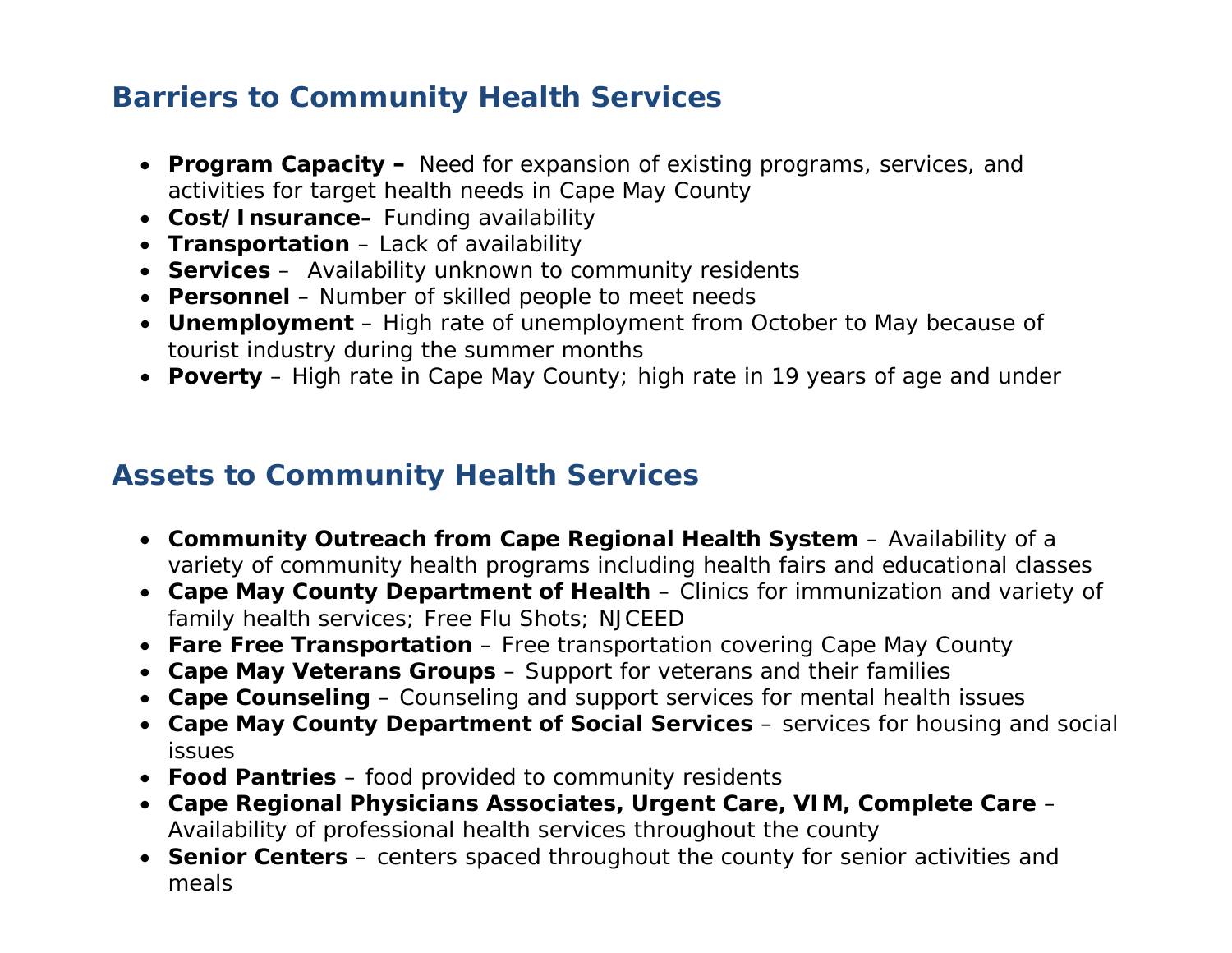### *Six Top Priority Community Health Needs*

#### **Adverse Childhood Experiences (ACE)**

In New Jersey, there were 92,924 cases of child abuse/neglect reported in 2012. New Jersey Kids Count In Cape May County, there was a 10% increase of children living below the poverty level from 2012-2013. New Jersey Kids Count, NJ Snap-Ed Program 19.6% of children in Cape May County are living in poverty (2013). New Jersey Kids Count, NJ Snap-Ed Program In Cape May County, approximately 31% of all children live in a single parent household (2013). New Jersey County Health Rankings and Roadmaps In 2015 Cape May County dropped to 19<sup>th</sup> place – the 3<sup>rd</sup> worst county in NJ for child health and well-being – 2016 New Jersey Kids Count

#### **GOAL:** Increase awareness of the long-term consequences of Adverse Childhood Experiences and increase the availability of coordinated community resources and activities in Cape County.

**NARRATIVE:** The partners for the ACE (Adverse Childhood Experiences) want to create a coordinated county-wide Prevention System that fosters individual understanding of the need for protective factors for all of our children, and subsequently mobilize the County to increase overall Prevention activities and program designed to strengthen families and promote child safety, health, and wellbeing and school success. This will be accomplished through:

- $\checkmark$  Promotion of the understanding of the ACE study
- $\checkmark$  Promotion for the need for a Trauma Informed system and culture of Care (TIC)
- $\checkmark$  Collaboration of Prevention activities throughout the County

Fit for Life – A Universal Prevention Initiative in Cape May County

Fit for Life is a parent-driven wellness initiative designed to strengthen families holistically, beginning with pregnancy and expanding developmentally, through comprehensive resources, education and multi-level partnerships grounded in Cape May County Council for Young Children. The proposed initiative model will be housed as a unit within either a partnered or free-standing Family Fit Center, in order to build on and expand existing services, while integrating wellness and each component of the current New Jersey Prevention Plan.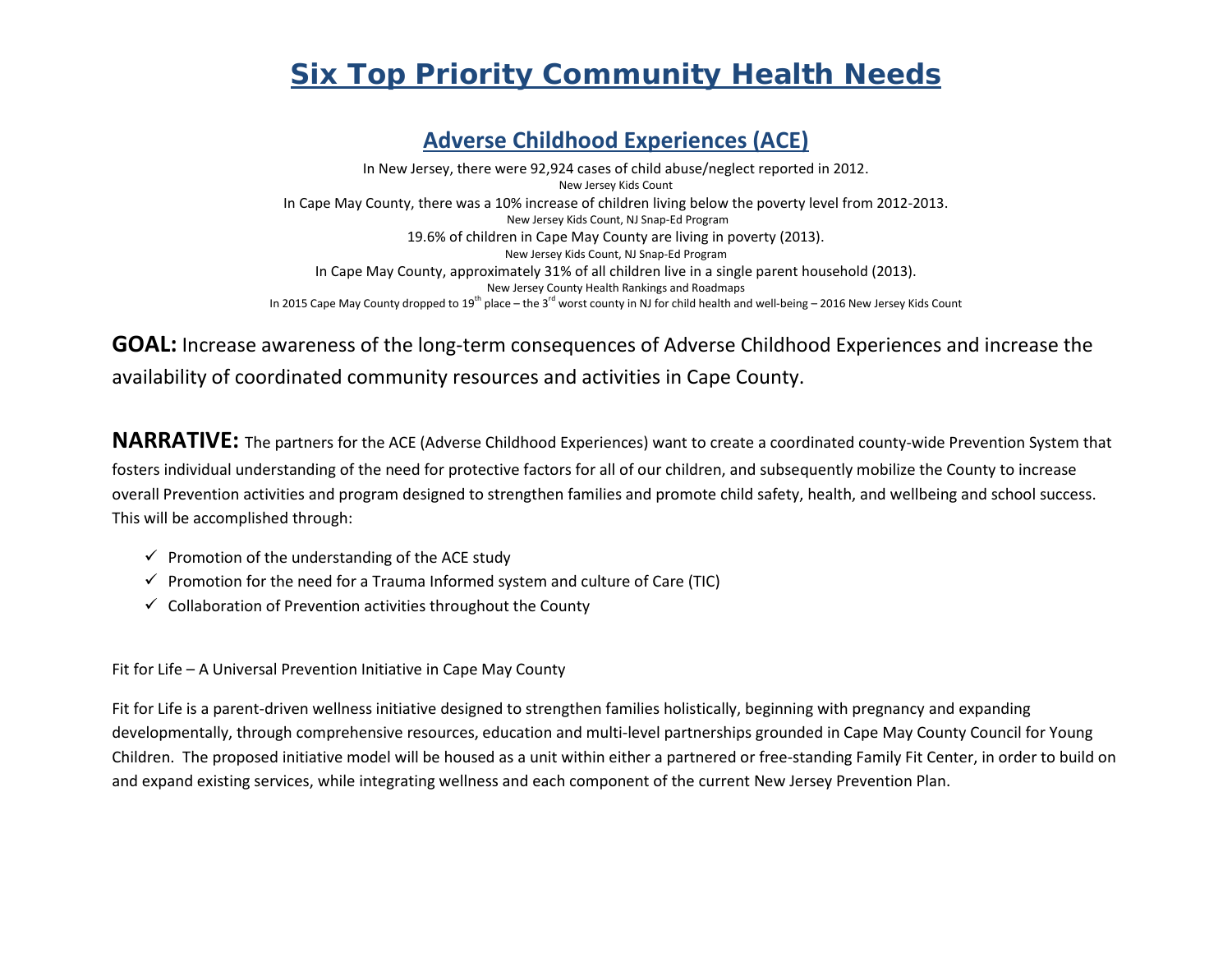| Program              | <b>Activities</b>                                                                                                                                                                                                                                                                                                                                                | <b>Outcomes 2014 - 2016</b>                                                                                                                                                                                                                                                                                                                                                                                                                                                                                                    | <b>Partners</b>                                                                                     |
|----------------------|------------------------------------------------------------------------------------------------------------------------------------------------------------------------------------------------------------------------------------------------------------------------------------------------------------------------------------------------------------------|--------------------------------------------------------------------------------------------------------------------------------------------------------------------------------------------------------------------------------------------------------------------------------------------------------------------------------------------------------------------------------------------------------------------------------------------------------------------------------------------------------------------------------|-----------------------------------------------------------------------------------------------------|
| <b>Education</b>     | Expand educational activities<br>regarding child trauma, the<br>ACE study and its<br>ramifications.                                                                                                                                                                                                                                                              | Increased education and<br>activities for parents/families<br>beginning with pre-natal care<br>through adulthood.<br>Education/prevention activities<br>-264 participants. Printed<br>materials dispersed - 5000.                                                                                                                                                                                                                                                                                                              | <b>CRHS</b><br><b>Prevention Partnership</b>                                                        |
| <b>PE Screenings</b> | .Initiate use of PE screenings<br>to identify individual ACE<br>scores during routine physical<br>examinations.                                                                                                                                                                                                                                                  | Increased professional and<br>client identification of<br>individuals of high ACE scores<br>in order to foster<br>Understanding of the score<br>ramifications and the<br>subsequent treatment and<br>healthcare of the individual.                                                                                                                                                                                                                                                                                             | Cape May County Council for<br>Young Children<br>(Prevention Partnership)<br><b>Cape Counseling</b> |
| <b>Trainings</b>     | Work with mental<br>health/substance use<br>disorder, the CHNA<br>committee and the<br>community to implement<br>trainings and activities that<br>will build a Trauma-informed<br>system and culture of Care<br>(TIC) throughout Cape May<br>County. Extreme Traumatic<br>Events = abuse, violence,<br>poverty, medical procedures,<br>parental separation, etc. | Increased the numbers of<br>Trauma Certified clinicians and<br>subsequently the number of<br>clients/children/<br>parents/families served with<br>appropriate trauma informed<br>interventions. "Nurtured<br>Hearts" training to 2 child care<br>centers. Increased community<br>and professional<br>education/trainings and<br>support for Trauma Informed<br>Care within the county $-$ i.e.<br>Hospitals, Physicians, Agencies,<br>Organizations, Law<br>Enforcement, Schools and<br>others interacting with the<br>public. |                                                                                                     |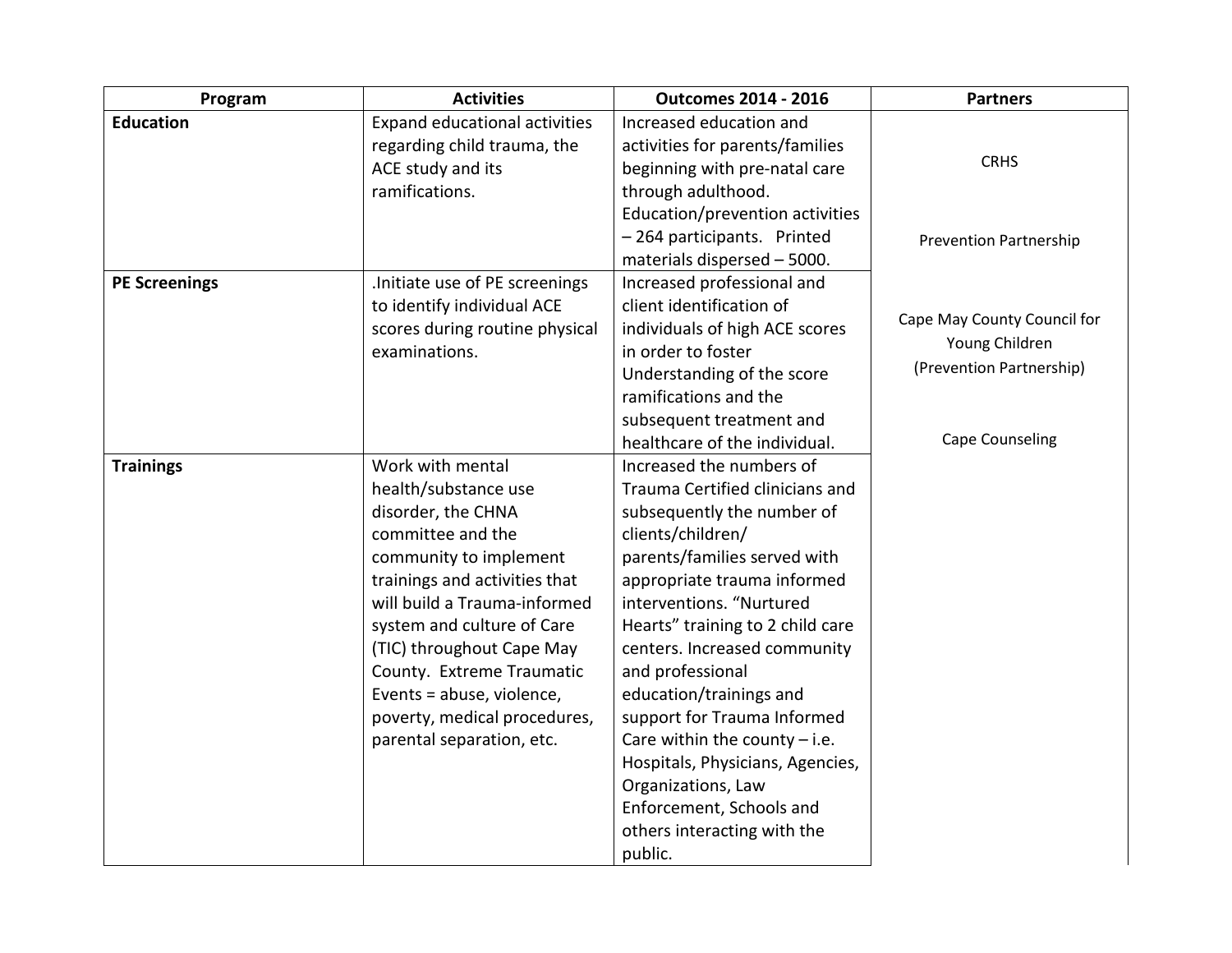| Prevention | Integrate Prevention            | Child abuse and prevention         |  |
|------------|---------------------------------|------------------------------------|--|
|            | Partnership Activities through  | walk $-179$ participants.          |  |
|            | the Council for Young Children  | Created a coordinated County-      |  |
|            | to create a coordinated         | wide Prevention System that        |  |
|            | system of prevention activities | fostered individual                |  |
|            | and child/family care.          | understanding of the need for      |  |
|            |                                 | protective services for all of our |  |
|            |                                 | children, and subsequently         |  |
|            |                                 | mobilized the County to            |  |
|            |                                 | increase overall Prevention        |  |
|            |                                 | activities and programs            |  |
|            |                                 | designed to strengthen families    |  |
|            |                                 | and promoted child safety,         |  |
|            |                                 | health, and well-being and         |  |
|            |                                 | school success.                    |  |

#### **Bone Issues:** *Falls Prevention, Exercise, and Pain Management*

In Cape May County, about 23% of the population was labeled as physically inactive (2012). New Jersey County Health Rankings and Roadmaps Approximately, 56% of females in Cape May County achieved the recommended amount of physical activity (2011). County Profiles, Institute for Health Metrics and Evaluation Approximately 62.1% of males in Cape May County achieved the recommended amount of physical activity (2011). County Profiles, Institute for Health Metrics and Evaluation

**GOAL:** Increase awareness of **Falls Prevention**, promote exercise programs, and develop programs to address pain management in Cape May County

#### **NARRATIVE: Falls Prevention**

The Falls Prevention one-hour program was developed by the New Jersey Institute of Successful Aging at the University of Medicine and Dentistry of New Jersey. It includes discussion on risk factors associated with falls, consequences from a fall, how to prevent falls and what to do if you do fall. Handouts are given, including a safety checklist for your home. Cape May County has four trained leaders to facilitate this program in Cape May County.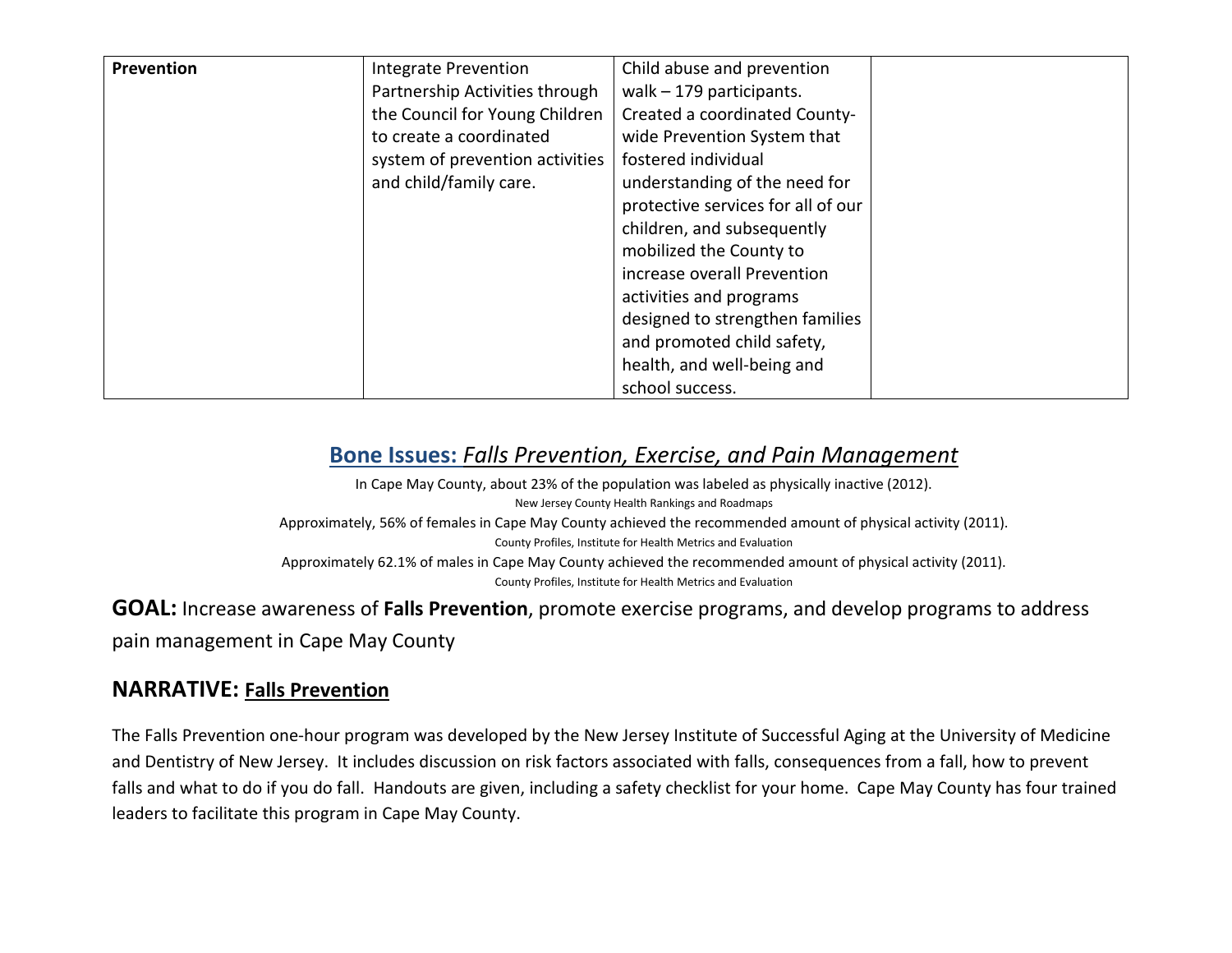| Program                                         | <b>Activities</b>                                                                          | <b>Outcomes 2014 - 2016</b>                                                            | <b>Partners</b>                                         |
|-------------------------------------------------|--------------------------------------------------------------------------------------------|----------------------------------------------------------------------------------------|---------------------------------------------------------|
| <b>Falls Prevention</b>                         |                                                                                            |                                                                                        | Cape Regional Health System                             |
| <b>HealthEase course on falls</b><br>prevention | Facilitate 1 hour program on<br>falls prevention in order to<br>reduce number of falls for | Taught 8 Falls prevention<br>programs to clients in Cape<br>May County Senior Centers, | Cape May County Department<br>of Health                 |
|                                                 | seniors                                                                                    | community centers and the<br>Center for the Blind                                      | Cape May County Department<br>of Aging and Disabilities |

#### **NARRATIVE: A Matter of Balance**

A Matter of Balance is an evidence-based eight session program developed by Boston University and administered through MaineHealth's Partnership for Healthy Living. Many older adults experience concerns about falling and restrict their activities. A Matter of Balance is an award-winning program with discussion activities and gentle exercises designed to manage falls and increase activity levels. Cape Regional Medical Center has 4 Master Trainers to train coaches who facilitate community workshops in senior facilities in Cape May County.

|           | Program                                      | <b>Activities</b>          | <b>Outcomes 2014-2016</b>   | <b>Partners</b>                         |
|-----------|----------------------------------------------|----------------------------|-----------------------------|-----------------------------------------|
| $\bullet$ | A Matter of                                  | Facilitate 8 week          | Facilitated 20 A Matter of  | Cape Regional Health System             |
|           | <b>Balance</b>                               | program on concerns        | Balance programs to clients |                                         |
|           | (evidence-based)                             | about falling with         | in Senior Centers,          | Cape May County Department of Health    |
|           |                                              | exercise component to      | community centers,          |                                         |
|           |                                              | lessen the fear of falling | recreation center, medical  | Cape May County Department of Aging and |
|           |                                              | so number of falls will be | center, county disabilities | <b>Disabilities</b>                     |
|           |                                              | reduced                    | housing, churches and the   |                                         |
|           |                                              |                            | <b>Blind Center</b>         |                                         |
| $\bullet$ | <b>Master Training</b>                       | 1. Attend Master           | Four master trainers were   | Cape Regional Health System             |
|           | and Coach                                    | Training from              | trained in 2016             |                                         |
|           | <b>Training Classes</b>                      | MaineHealth Partnership    |                             | Cape May County Department of Aging and |
|           | 2. Train coaches to teach<br>for A Matter of | Five coach 2-day trainings | <b>Disabilities</b>         |                                         |
|           | <b>Balance</b><br>program.                   |                            | were held in 3 years for 22 |                                         |
|           | (evidence based)                             |                            | people                      |                                         |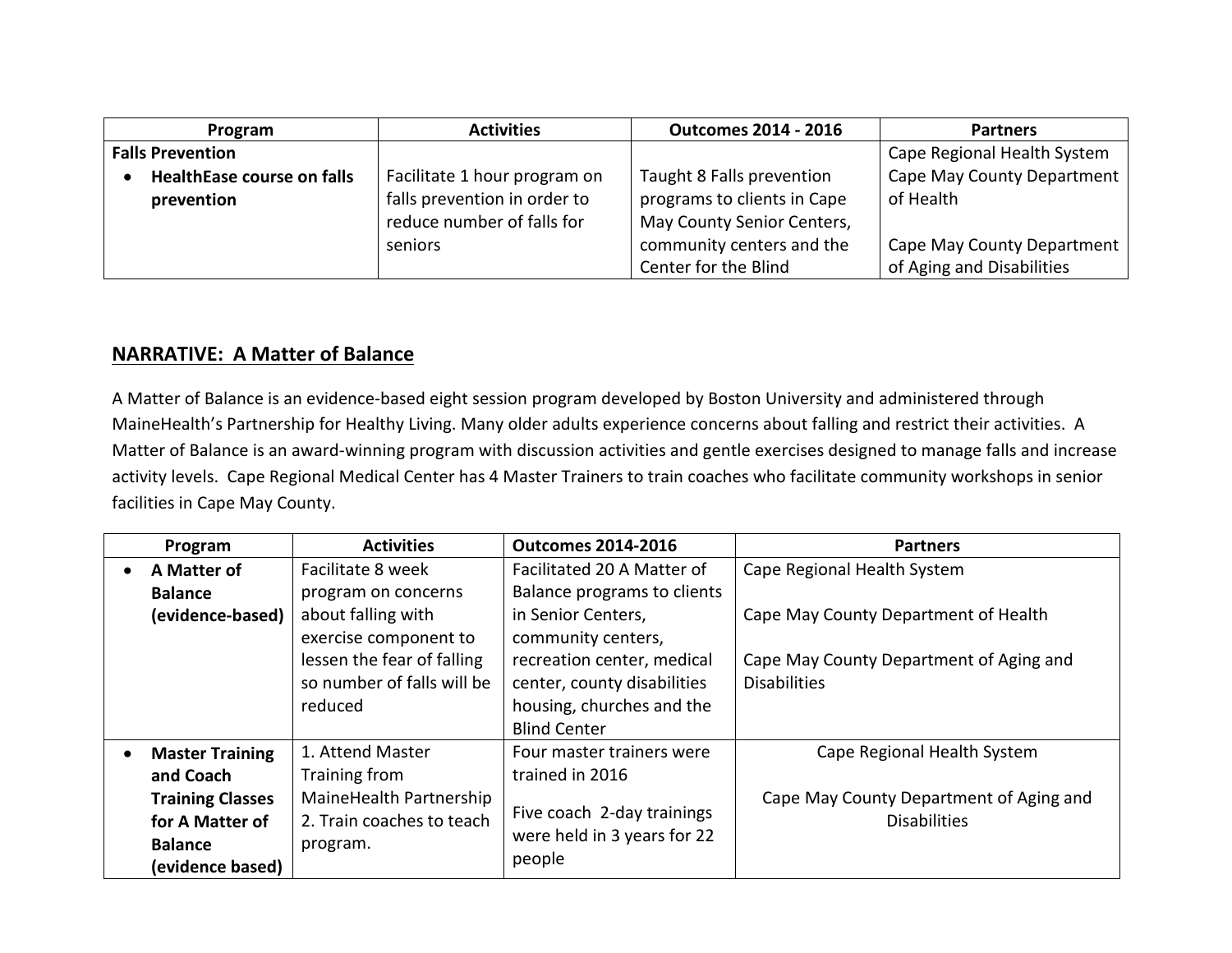#### **Bone Issues:** *Falls Prevention, Exercise, and Pain Management*

#### **NARRATIVE: Project Healthy Bones**

Project Healthy Bones is a twenty-four session osteoporosis prevention, exercise and education program for older adults. This evidence-based program was developed by Tufts University. The program includes educational components on exercise, osteoporosis risk factors, diagnosis, treatment, medications, prevention, and nutrition and falls prevention. The exercise component includes posture, balance, strength training and stretching. Cape Regional Medical Center has a Lead Trainer to teach leaders who facilitate Project Healthy Bones in churches in Cape May County.

| Program                                          | <b>Activities</b>                                                                       | <b>Outcomes 2014 - 2016</b>                                                                             | <b>Partners</b>                                                                                   |
|--------------------------------------------------|-----------------------------------------------------------------------------------------|---------------------------------------------------------------------------------------------------------|---------------------------------------------------------------------------------------------------|
| <b>Exercise</b>                                  |                                                                                         |                                                                                                         |                                                                                                   |
| <b>Project Healthy Bones</b><br>(evidence-based) | Facilitate 24 week exercise<br>and education program on<br>osteoporosis                 | Three churches have held this<br>program for the past three<br>years with $10 - 20$ people each<br>week | Cape Regional Health System<br><b>Our Saviour Lutheran Church</b><br>Our Lady of Angels RC Church |
|                                                  | Facilitate PHB training for<br>new leaders and refresher<br>courses for current leaders | There have been 3 new leader<br>courses held and 1 refresher<br>course held in three years              | St. John Neumann RC Church                                                                        |

#### **NARRATIVE: Chronic Disease Self-Management**

Chronic Disease Self-Management is titled Take Control of Your Health in New Jersey. It is an evidence-based program developed by Stanford University and presented world-wide in several languages. The six session program teaches usage of skills in making action plans, brainstorming, group work, problem-solving and decision-making. These techniques are used to learn the body-mind connection, how to get enough sleep, how to deal with emotions, how to manage pain and depression, and how to talk with your healthcare provider. Daily activities such as exercise, nutrition and medication usage are included in the program, along with positive thinking and planning for the future. The text Living a Healthy Life with Chronic Conditions is available to attendees who are taking the course. Cape May County has three Master Trainers who train peer leaders to facilitate community workshops in Cape May County.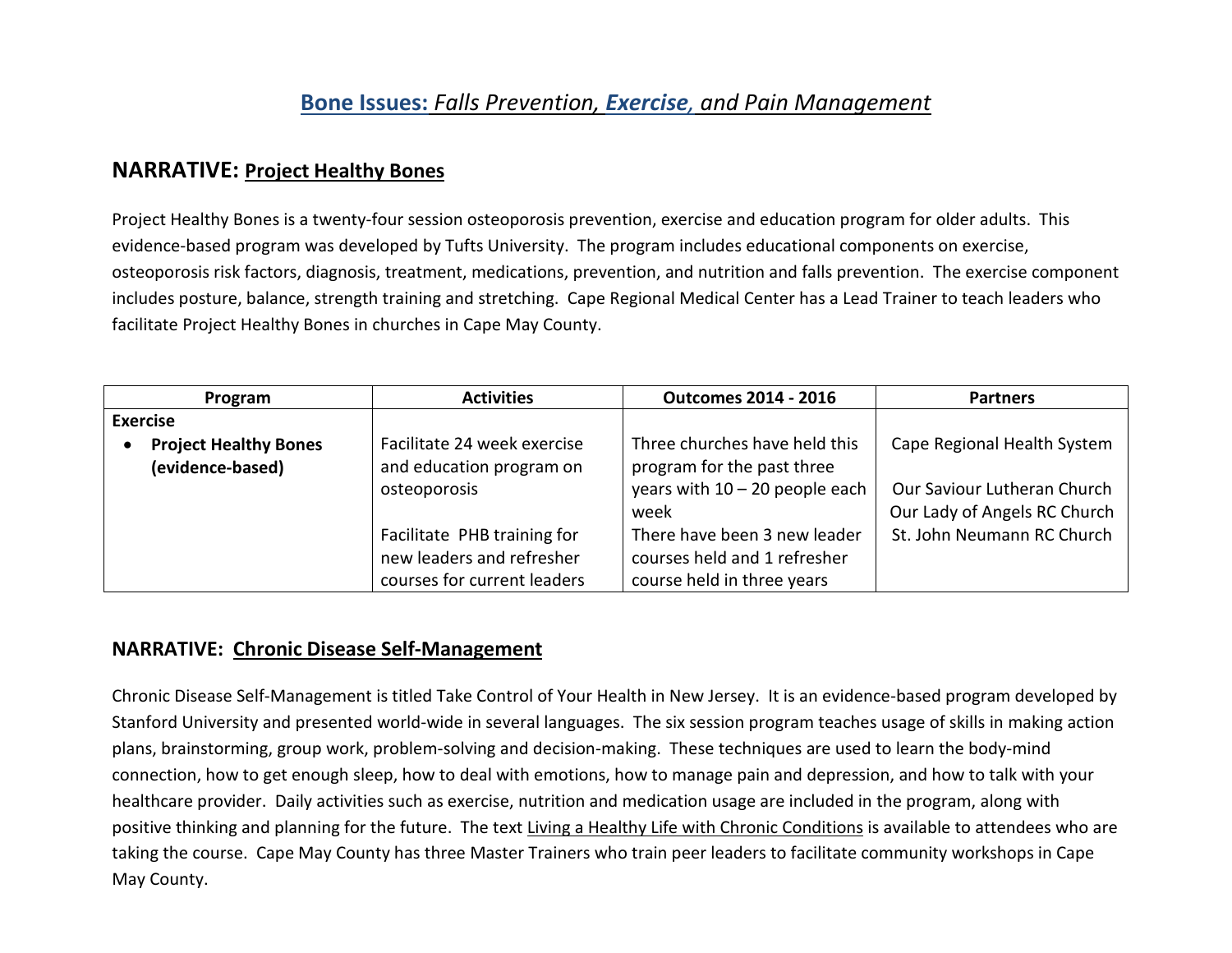| Program                                                                | <b>Activities</b>                                                                                                                   | <b>Outcomes 2014-2016</b>                                                                                                                                                                  | <b>Partners</b>                                                        |
|------------------------------------------------------------------------|-------------------------------------------------------------------------------------------------------------------------------------|--------------------------------------------------------------------------------------------------------------------------------------------------------------------------------------------|------------------------------------------------------------------------|
| <b>Chronic Disease Self-</b><br><b>Management (evidence-</b><br>based) | Teach Take Control of Your<br>Health exercise components in<br>course and action plans to<br>incorporate exercise into<br>lifestyle | There were 9 Take Control of<br>Your Health programs held in<br>the past three years and 3<br>peer leader courses taught to<br>engage more leaders to<br>facilitate community<br>workshops | Cape Regional Health System<br>Cape May County Department<br>of Health |

#### **Bone Issues:** *Falls Prevention, Exercise, and Pain Management*

#### **NARRATIVE: Pain Management**

The need for a support group in Pain Management led to development of a monthly Pain Management Support Group held at Cape Regional Medical Center. The goal of this support group is to provide time and space for those experiencing pain to share experiences, resources and possible solutions. With the use of the Living a Healthy Life with Chronic Pain textbook, Bull Publishing Company, a small group has come together to begin to discuss how to self-manage pain through healthy lifestyles, mind relaxation techniques and communication skills. Hopefully, this program will grow and include more people, more sharing of ideas and more resources.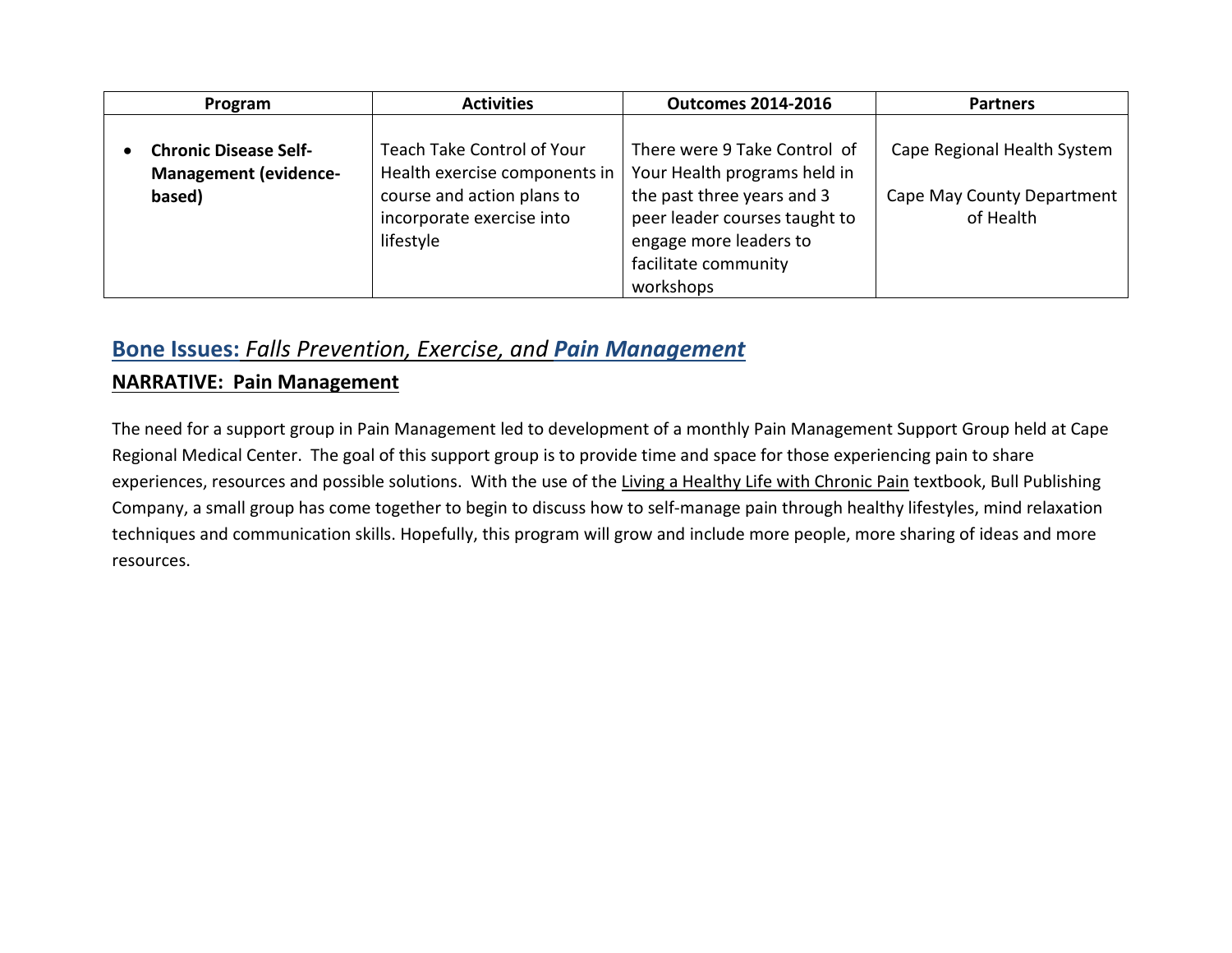| Program                                                          | <b>Activities</b>                                                                                                                                                                     | <b>Outcomes 2014 - 2016</b>                                                            | <b>Partners</b>                                                                     |
|------------------------------------------------------------------|---------------------------------------------------------------------------------------------------------------------------------------------------------------------------------------|----------------------------------------------------------------------------------------|-------------------------------------------------------------------------------------|
| <b>Pain Management</b><br>Development of<br><b>Support Group</b> | Work with Pain Management, Cape Regional<br>Medical Center, to develop a monthly support<br>group                                                                                     | <b>Collaboration with Pain</b><br>Management resulted in<br>start- up of support group | Cape Regional<br><b>Health System</b>                                               |
| <b>Procedures for starting</b><br>a new support group            | Start and facilitate Pain Management Support<br>Group at CRMC using Living a Healthy Life with<br>Chronic Pain, Stanford Resource Center for<br>information on ways to cope with pain | Monthly Pain Management<br>support group meetings<br>were begun in September,<br>2015  | Cape Regional<br><b>Health System</b>                                               |
| <b>Start-up of Pain</b><br><b>Management Support</b><br>Group    | Facilitate support group monthly meetings                                                                                                                                             | 7 people met monthly for<br>discussion and techniques<br>to deal with pain             | Cape Regional<br><b>Health System</b><br>Cape May County<br>Department of<br>Health |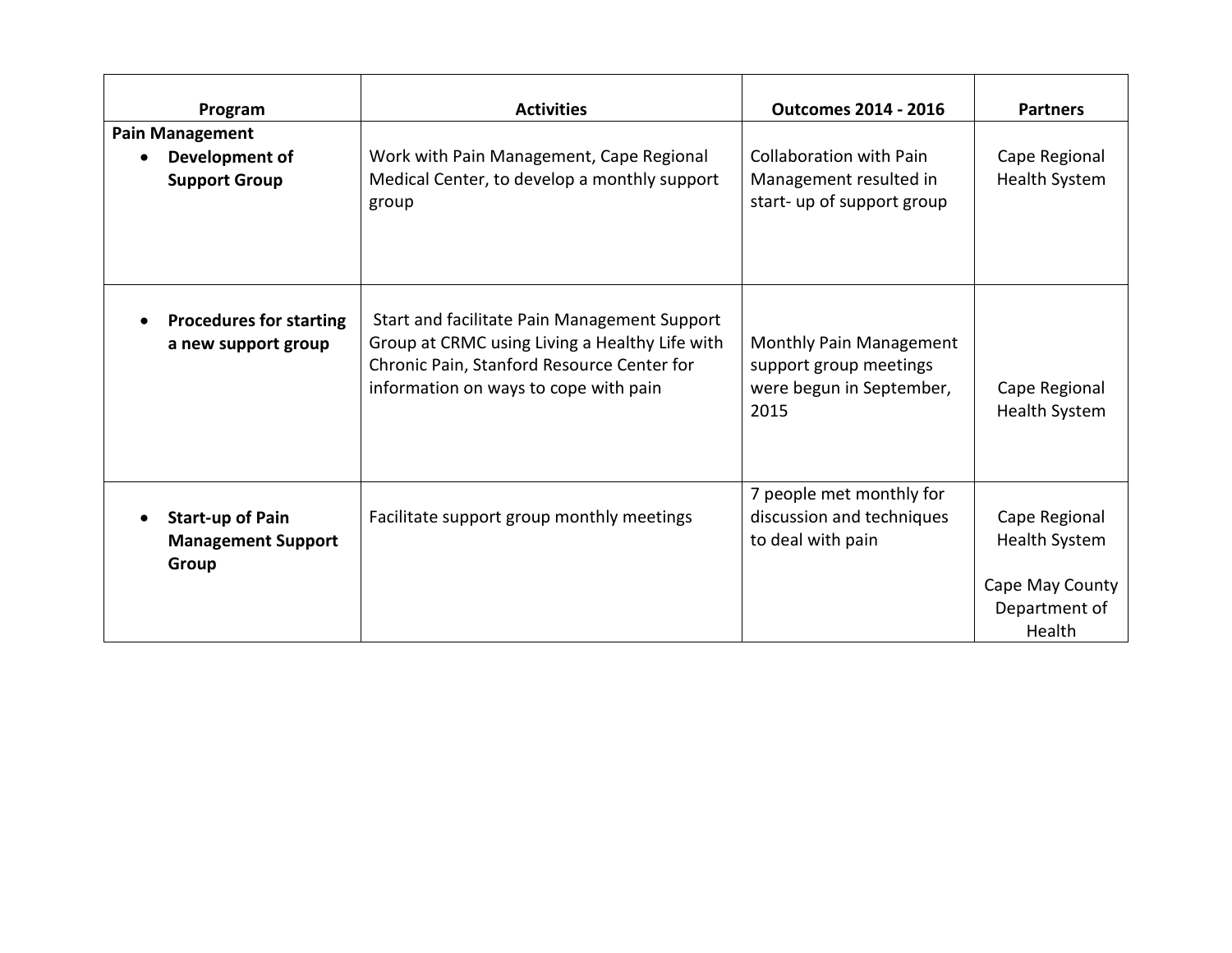#### **Cancer: Prevention, Screening, and Treatment**

#### **Prostate Cancer**

According to the National Cancer Institute, over 240,000 men will be diagnosed with prostate cancer this year, with over 28,000 men dying (2015) Cape May County Department of Health

In New Jersey, Cape May County has the second highest incidence rate of prostate cancer (2013). Cape May County Department of Health

#### **Skin Cancer**

1 out of every 5 Americans will develop skin cancer in their lifetime (2013) Skin Cancer Foundation

In New Jersey, Cape May County has the highest incidence of melanoma in men and the second highest incidence of melanoma in women (2013). Skin Cancer Foundation

#### **Breast Cancer**

In 2015, it is estimated that among US women there will be: 231, 840 new case of invasive breast cancer and 40,290 breast cancer deaths. Susan G. Komen Foundation

The incidence rate of Breast Cancer in New Jersey was 129.9 per 100,000 in 2012. Centers for Disease Control and Prevention

#### **Lung Cancer**

In the United States, it is estimated that there will be 221,200 new cases of Lung Cancer and 158,040 Lung Cancer deaths in 2015. American Cancer Society

In Cape May County, the age-adjusted incidence rate of lung cancer for men was 97.4 per 100,000, compared to New Jersey's rate of 71.6 per 100,000 (2007-2011). New Jersey State Health Assessment Data

In Cape May County, the age-adjusted incidence rate of lung cancer for women was 73.5 per 100,000 compared to New Jersey's rate of 55.3 per 100,000 (2007-2011). New Jersey State Health Assessment Data

#### **Colorectal Cancer**

In the United States, 134,784 people were diagnosed with Colorectal Cancer, and of those, 51,516 people died (2012). Centers for Disease Control and Prevention

The incidence rate for Colorectal Cancer in Cape May County was 70.5 per 100,000 (2012). New Jersey State Cancer Registry

**GOAL:** Increase awareness and education through screenings and communicate access to resources and treatment in Cape May County.

#### **NARRATIVE: Susan G. Komen Grant**

Cape Regional Medical Center was a six-year recipient of a grant from Susan G, Komen Central and South Jersey for education and screening for breast cancer. Cape May County has a high rate of women over 65 who do not receive mammograms; thus, their rate of survival from breast cancer is low. The importance of early detection and subsequent appropriate treatment was the basic premise for the grant. The grant ran from 2010 until 2016.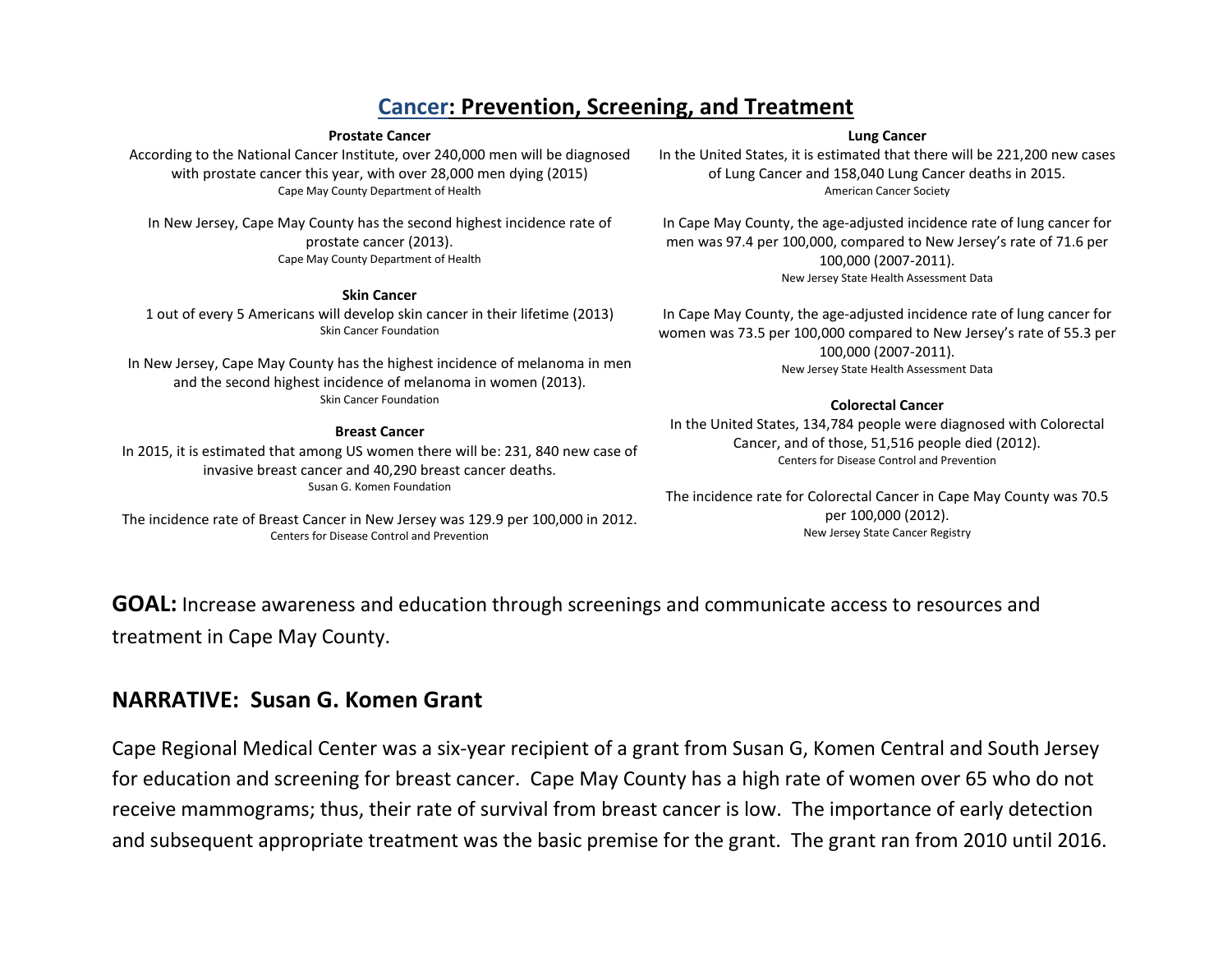In that time period we educated several hundred women each year and screened an average of 150 women each year. The education was accomplished through health fairs, group presentations, one-on-one interactions and handouts. The venues for the education were churches, senior citizen living facilities, civic groups and businesses. A support group for those going through breast cancer treatment was formed and is still very viable with monthly meetings and other functions. A breast cancer walk was held each year of the grant along with other fund-raising events.

| Program                                                                                                                        | <b>Activities</b>                                                                             | <b>Outcomes 2014 - 2016</b>                                        | <b>Partners</b>                      |
|--------------------------------------------------------------------------------------------------------------------------------|-----------------------------------------------------------------------------------------------|--------------------------------------------------------------------|--------------------------------------|
| <b>Breast Cancer</b><br><b>Susan G.Komen Grant</b><br>Education<br>$\circ$<br>Screening<br>$\circ$<br>Support Group<br>$\circ$ | -Health Fairs<br>-Women's Health Talks<br>-Breast Cancer Support Group<br>-Telephone outreach | Educated at least 2,000<br>women.<br>-Screened at least 490 women. | CRMC through Susan G. Komen<br>grant |

#### **NARRATIVE**: **NJ CEED** (Cancer Education and Early Detection)

Since 1996, the Cape May County Department of Health has been awarded the NJCEED grant. This program educates and screens for Breast, Cervical, Prostate and Colorectal cancers. Women over age 40 are screened for breast cancer, and women over the age of 21 are screened for Cervical Cancer. (The Health Department's Family Planning screens women under age 40. So those over age 40 are screened by the NJCEED program.) Clients must be uninsured or under insured, Live in Cape May County, and meet the financial requirements. The NJCEED program is offered In all 21 counties in NJ. Financially, the clients cannot have a household income of more than 2.5 times the poverty level. Women's clinics are held at the Health Department three times a month and a Men's clinic is held once a month.

In recent years, many of our clients were able to get insurance through the Affordable Care Act, making it harder to recruit eligible men and women who qualify. Activities for education include: participating at health events all year long, educating and signing up clients at Walmart in September, participating in several annual Breast Cancer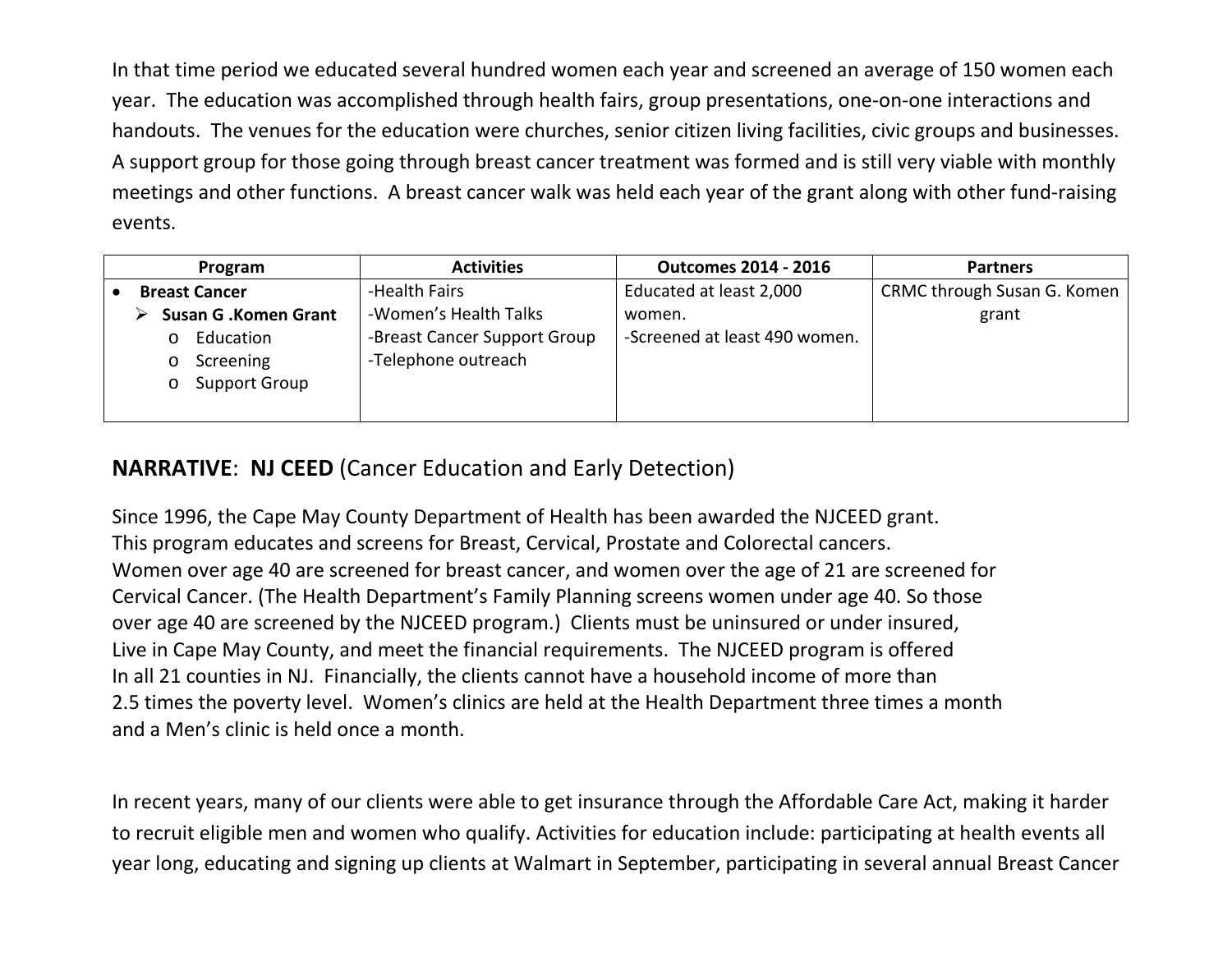Awareness Walks in October, Annual Drive-Thru Flu Clinic in October, Annual CMC Resource Day in April and NJCEED/CMC Annual Breast Cancer Awareness Walk in May. At these events specific brochures are distributed. Ads are placed monthly in 2 free publications, the Herald and the Shoppe. 200,000 Placemat ads were in 2 local restaurants, and 2 Fare free buses are "wrapped" with the NJCEED logo. Also the CMC website and Facebook are updated regularly.

| Program        | <b>Activities</b>             | <b>Outcomes 2014 - 2016</b> | <b>Partners</b>            |
|----------------|-------------------------------|-----------------------------|----------------------------|
| <b>NJ CEED</b> | -Clinics 3 times per month    | --Screened 713 women        | Cape May County Department |
| Education      | -Breast Cancer Survivors' Tea | -Educated over 750 women    | of Health                  |
| Screening      | -Breast Cancer Awareness      |                             |                            |
|                | Walks                         |                             |                            |

#### **NARRATIVE: Cape Regional Medical Center Brodesser Cancer Center**

In October 2015, two professionals from the Brodesser Cancer Center achieved Breast Patient Navigator Certification through examination from the Harold Freeman Institute in New York City through the National Consortium of Breast Centers, Inc. The Breast Health Navigation Program at CRMC helps navigate patients through the healthcare system. The navigators are personal advocates who work collaboratively to help reduce barriers to care and give patients the support they need.

| Program                                                                                                                                                               | <b>Activities</b>                                                                                                                      | <b>Outcomes 2014 - 2016</b>                                              | <b>Partners</b>                                            |
|-----------------------------------------------------------------------------------------------------------------------------------------------------------------------|----------------------------------------------------------------------------------------------------------------------------------------|--------------------------------------------------------------------------|------------------------------------------------------------|
| <b>Brodesser Cancer Center</b><br>(University of Penn Affiliate)<br><b>CRMC Cancer Navigation</b><br>$\circ$<br>Program for referrals,<br>education, and<br>treatment | - Inception of navigation program<br>August 2015<br>-Two staff professionals trained in<br>October 2015 as Breast Cancer<br>Navigators | $-2015 - 34$ patients<br>navigated<br>$-2016 - 70$ patients<br>navigated | Brodesser Cancer Center,<br>Cape Regional Health<br>System |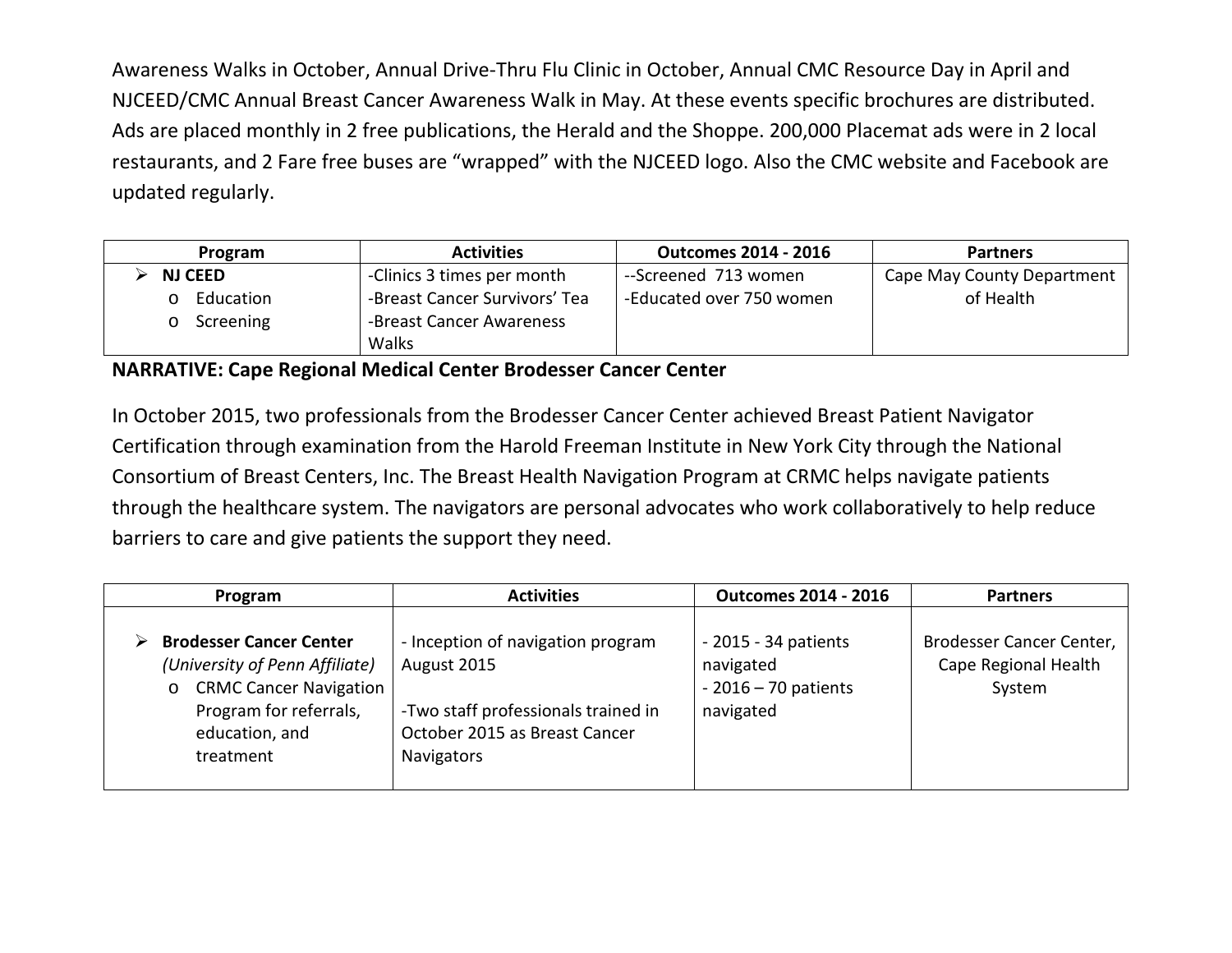#### **NARRATIVE: Skin Cancer Prevention Program**

A two-hour education program was given to 15 parish nurses who then took this skin cancer prevention program back to their churches. The church program included handouts, posters, flyers and a questionnaire on skin cancer prevention. Nine churches carried out this program during the summer months. The program was given to four senior centers in Cape May County, as well as to two support groups. The Jersey Cape has more campsites than any other area in New Jersey; thus, two large campsites were chosen for skin cancer prevention programs. Pre and post-tests or questionnaires were used in the educational settings.

#### **Skin Cancer Screening Program**

A SPOTme skin cancer screening program was held at the Home & Health Show in Avalon. This program is evidence-based and approved by the American Academy of Dermatology. The process includes forms for personal information, skin cancer history, and use of preventive measures and then a once over/full body examination by a dermatologist with referrals, as appropriate, for follow-up diagnostics and treatment.

#### **Choose Your Cover**

Choose your cover is a free statewide skin cancer screening, awareness and educational initiative, conducted at the beaches in the summer with the goal of prevention. Skin cancer screenings are conducted by volunteer healthcare professionals; in addition participants receive a wealth of vital information about sun smart precautions to protect their skin.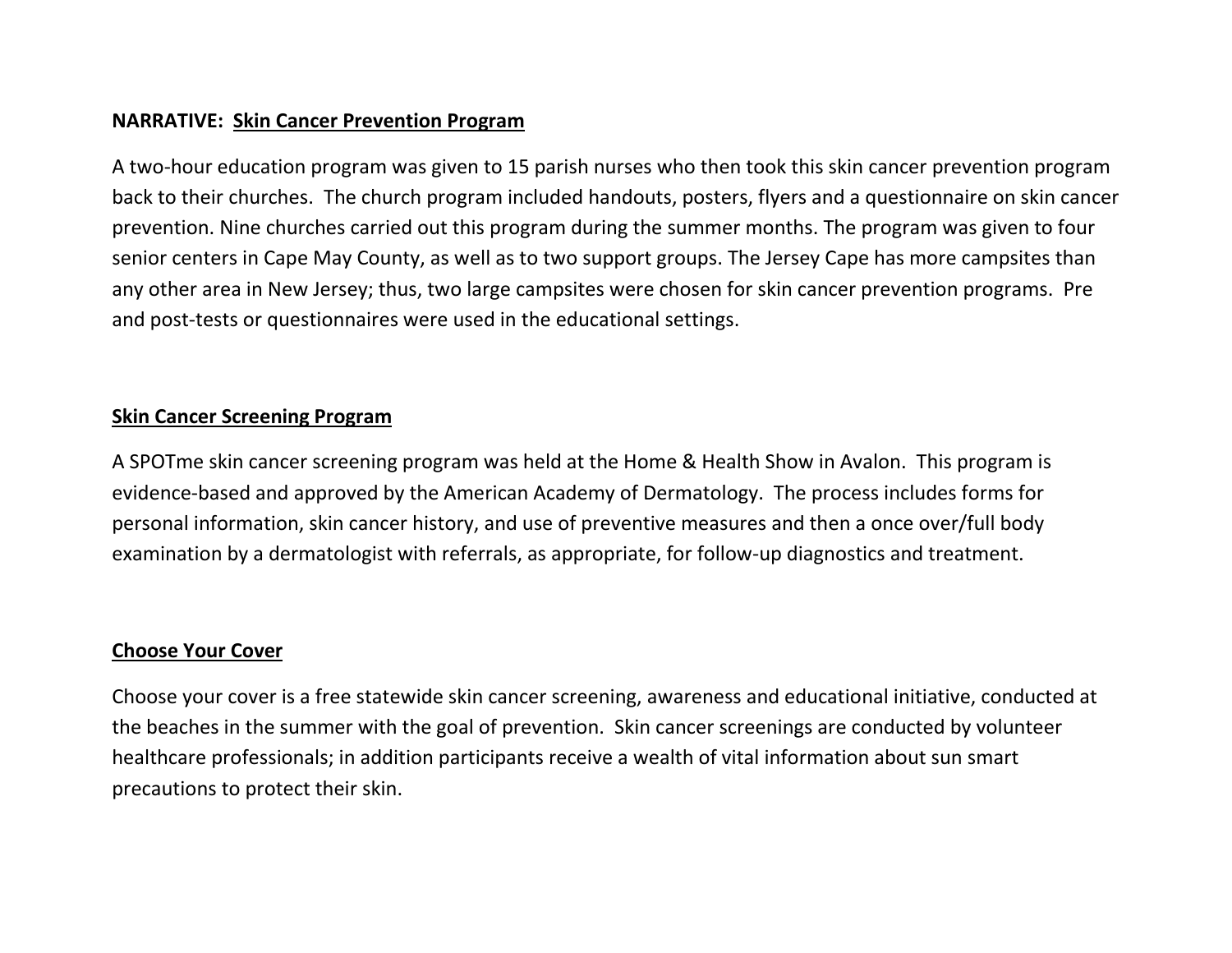| Program                       | <b>Activities</b>           | <b>Outcomes 2014 -2016</b>           | <b>Partners</b>             |
|-------------------------------|-----------------------------|--------------------------------------|-----------------------------|
|                               |                             |                                      | Cape Regional Health        |
| <b>Skin Cancer Prevention</b> | Educate people about        | Taught parish nurses, support        | System,                     |
| Program                       | skin cancer, including risk | groups, senior centers and           | Cape May County             |
|                               | factors, signs and          | parishioners in churches skin cancer | senior centers, and         |
|                               | symptom and preventive      | prevention. Reached 1117 people      | Churches in Cape May        |
|                               | measures; provide           | through this program                 | County                      |
|                               | educational materials       |                                      |                             |
|                               | ;follow-up on referrals     |                                      |                             |
|                               |                             |                                      |                             |
| <b>SPOTme Skin Cancer</b>     | Held full body skin cancer  | Screened 61 people with 22           | Dr. Larry Paolini           |
| screening (evidence-based)    | screenings at Home &        | referrals to physicians - 2016       |                             |
|                               | Health Show sponsored       |                                      | Cape Regional Health        |
|                               | by Cape Regional Medical    |                                      | System                      |
|                               | Center                      |                                      |                             |
| "Choose Your Cover"           | In 2014, 2015, 2016,        | Educated 178 in 2014                 | Cape May County             |
| program for skin cancer       | conducted 3 skin cancer     | Screened 164 in 2014                 | Department of Health        |
| prevention                    | screenings and              |                                      | <b>Connolly Dermatology</b> |
|                               | information handouts in     |                                      |                             |
|                               | three locations: Ocean      | Educated 172 in 2015                 | Derm One                    |
|                               | City, Cape May and Sea      | Screened 168 in 2015                 | Dermatology                 |
|                               | Isle City                   |                                      |                             |
|                               |                             | Educated 189 in 2016                 | Dr. Lawrence Paolini/       |
|                               |                             | <b>Screened 170 in 2016</b>          | Paolini Dermatology         |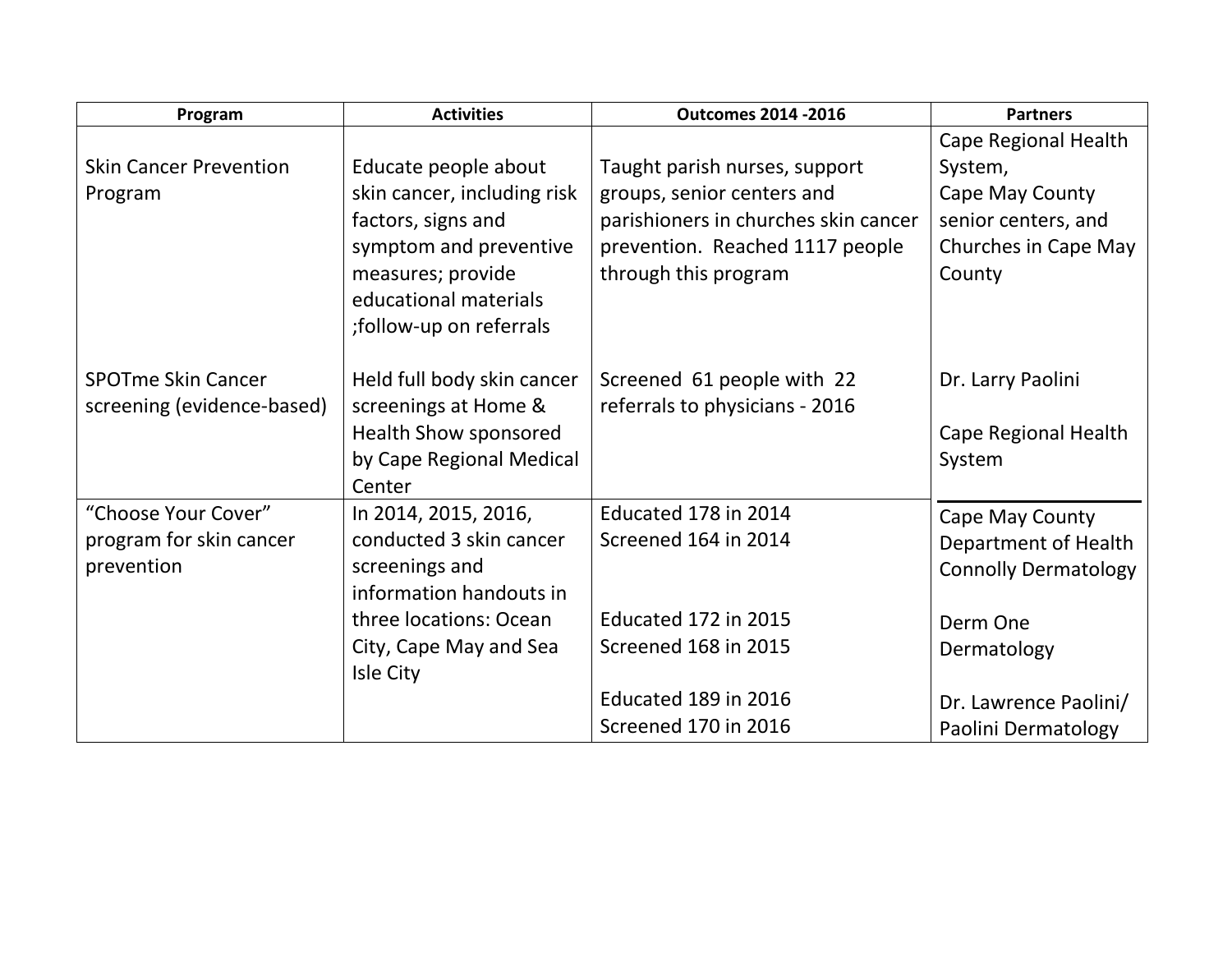#### **NARRATIVE: Prostate Cancer**

The Cancer Care Center at CRMC offers this annual screening day for men. Screenings include PSA's, DRE's (digital rectal exams) for prostate cancer, hemocult testing to detect colorectal cancer and clinical testicular exams for testicular cancer free of charge to the men participating in this screening. Education regarding prevention and early detection of prostate cancer, colorectal cancer and testicular cancer is provided.

|                        | Program               | <b>Activities</b>              | <b>Outcomes 2014 - 2016</b> | <b>Partners</b>                |
|------------------------|-----------------------|--------------------------------|-----------------------------|--------------------------------|
| <b>Prostate Cancer</b> |                       |                                |                             |                                |
|                        | Education<br>$\Omega$ | -Clinic once each month at     | Screened 54 in 2015 - Men's | Cape Regional Health System -  |
|                        | Prevention<br>$\circ$ | <b>DOH</b>                     | Health Day                  | <b>Brodesser Cancer Center</b> |
|                        | Screening<br>$\circ$  | -Outreach to Spanish           | -Prostate Cancer Support    |                                |
|                        | Support<br>$\circ$    | community                      | $Group-24$ members          | Cape May County Department     |
|                        |                       | -Outreach through Christ       | Screened 79 - DOH           | of Health                      |
|                        |                       | Gospel Church                  | Educated over 150 - DOH     |                                |
|                        |                       | -Prostate Cancer Day - "Men's  | Screened 38 in 2016 - Men's |                                |
|                        |                       | Health Day"                    | Health Day                  |                                |
|                        |                       | -Prostate Cancer support group |                             |                                |

#### **NARRATIVE: Lung Cancer**

Lung cancer is the leading cause of cancer-related deaths for both men and women in the United States. Cape Regional Medical Center's Lung Cancer Navigator program is designed to assist patients who have been recently diagnosed, are already living with lung cancer or have had a recurrence of the disease. The program helps patients cope with the anxiety of being diagnosed with cancer, provides information and resources, decreases barriers to services and seeks to expedite access to care.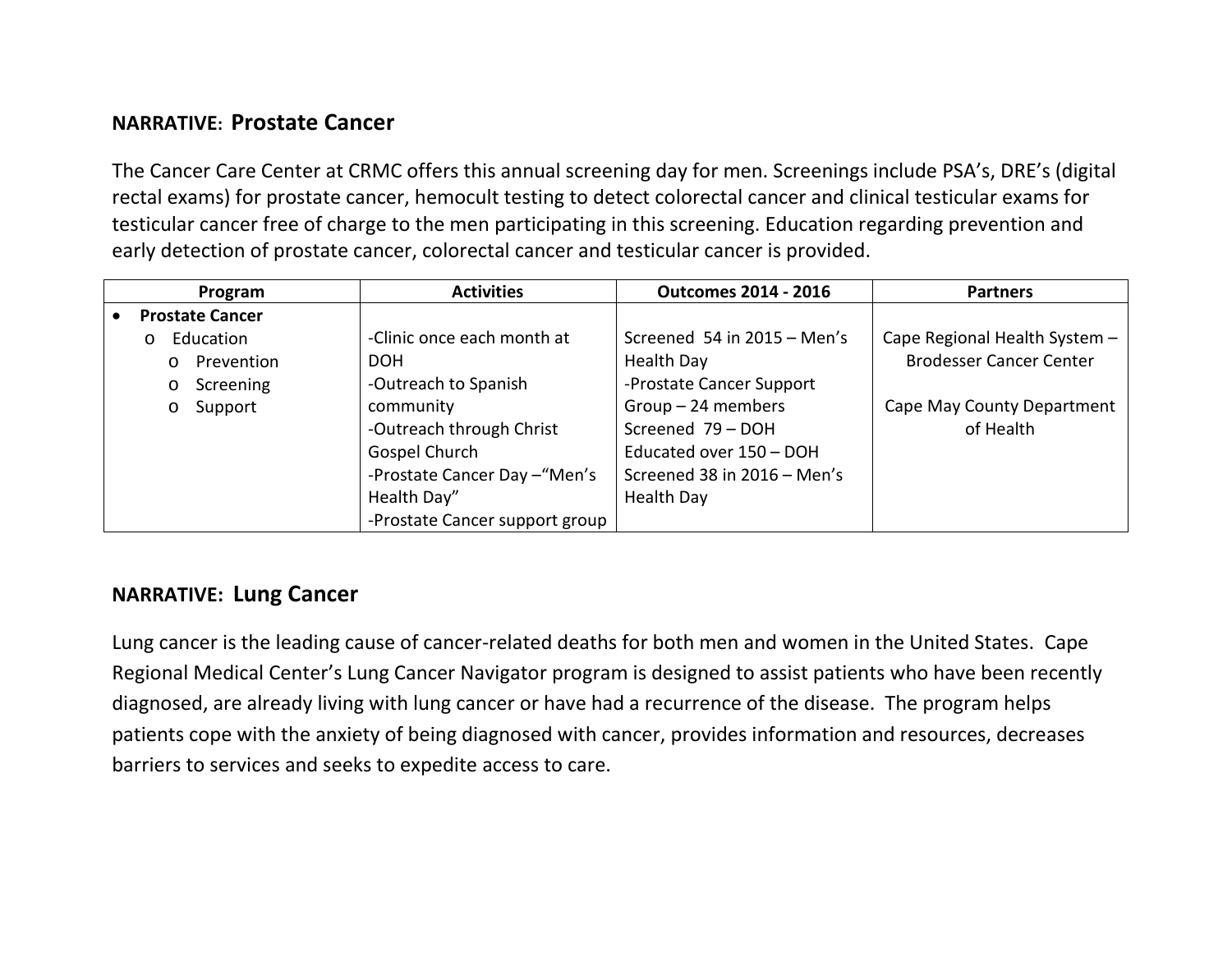In 2016 Cape Regional Medical Center purchased new equipment for diagnosis and staging of lung cancer. EBUS (endobronchial ultrasound-guided transbronchial needle aspiration) allows doctors to take samples without having to do an operation. It may be used to investigate enlarged lymph nodes in the mediastinum, and diagnose conditions such as sarcoidosis, tuberculosis as well as lung cancer. It can also diagnose lung cancer outside the bronchi and stage lung cancer by taking cell samples from the lymph nodes. Inception of the EBUS program at CRMC was 2016 and to date 5 cases have been performed under this program.

| Program            | <b>Activities</b>            | <b>Outcomes 2014 - 2016</b>  | <b>Partners</b>             |
|--------------------|------------------------------|------------------------------|-----------------------------|
| <b>Lung Cancer</b> | EBUS procedure begun in 2016 | Navigated 8 patients with a  | Cape Regional Health System |
| Education          | to diagnose lung conditions  | diagnosis of lung cancer     |                             |
| Screening          | and lung cancer              |                              |                             |
| Treatment          |                              | 5 cases performed under EBUS |                             |
|                    |                              | program                      |                             |

#### **NARRATIVE: Colorectal Cancer**

The Cancer Care Center at CRMC offers a comprehensive screening day for men annually that includes prostate, colorectal and testicular cancer screening. This screening focuses on colorectal cancer by offering hemocult testing for early detection of colon cancer. The program also provides participants with education in the form of posters and handouts regarding prevention and the importance of early detection of colorectal cancer.

| Program                  | <b>Activities</b>           | <b>Outcomes 2014 - 2016</b> | <b>Partners</b>                 |
|--------------------------|-----------------------------|-----------------------------|---------------------------------|
| <b>Colorectal Cancer</b> | -Clinics 4 times each month | Educated over 1200 - DOH    | <b>CMC Department of Health</b> |
| Education<br>$\Omega$    | -"Men's Health Day"         | Educated 54 at Men's Health |                                 |
| Screening<br>$\circ$     | participation               | Day - 2015                  | Cape Regional Health System -   |
| Treatment<br>$\Omega$    | -Worked with Snap-Ed        | Screened 30 at Men's Health | <b>Brodesser Cancer Center</b>  |
|                          |                             | Day (hemocult cards) -2016  |                                 |
|                          |                             | Screened 308 - DOH          |                                 |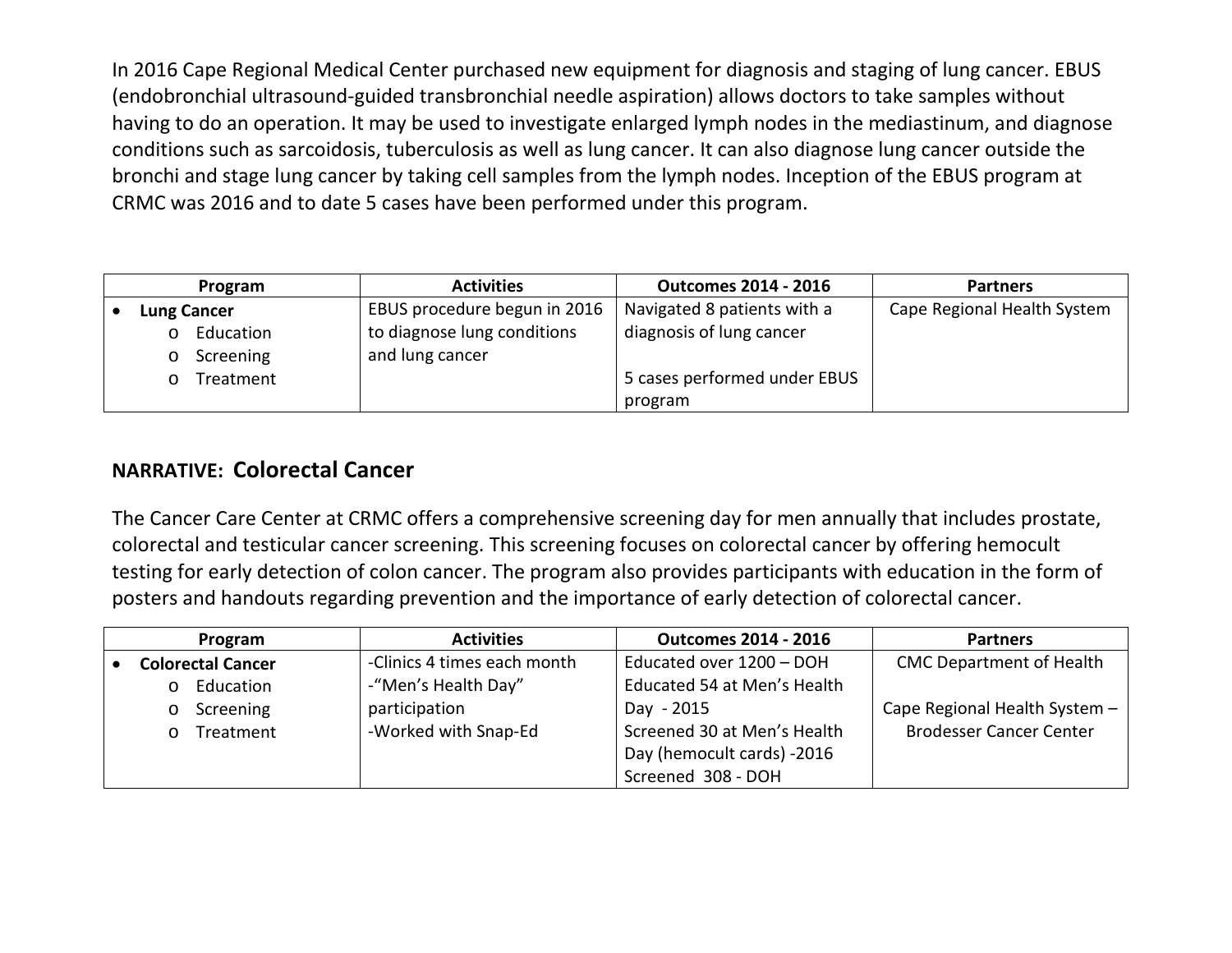#### **Diabetes and Hypertension**

In Cape May County, 11% of the population has Diabetes, compared to New Jersey's rate of 9% of the population (2011). County Health Rankings and Roadmaps In New Jersey, about 22% of older adults 65 years and older have diabetes (2012). New Jersey Department of Health In New Jersey, it was reported that there were 607,689 cases of Diabetes (2010). Robert Wood Johnson Foundation In New Jersey, it was reported that there were 1,438,554 cases of Hypertension (2010). Robert Wood Johnson Foundation In New Jersey, approximately 31.1% of adults have Hypertension (2013). Robert Wood Johnson Foundation

#### **GOAL:** Decrease the risk of complications of Diabetes and Hypertension in Cape May County.

#### **NARRATIVE:**

As two of the highest documented diseases in New Jersey, diabetes and hypertension education needs to be paramount in the community. In researching the available information from the community, the committee researched or contacted local agencies such as Volunteers in Medicine, Puerto Rican Action Committee, Genesis Healthcare, Department of Public Health and Complete Care. Many different educational materials are available but none were specific to the community. The committee decided to develop a basic informational education packet which would include local available options for patients with diabetes and hypertension. Using the current ADA guideline, from the ADA website, a basic diabetic educational PowerPoint series was designed. The three PowerPoint presentations cover diabetes definitions, effects and treatments in both English and Spanish. In the future, the committee hopes to establish a one day health fair in partnership with the Cape Regional Physician Endocrinologist to provide diabetic education, screening and prevention.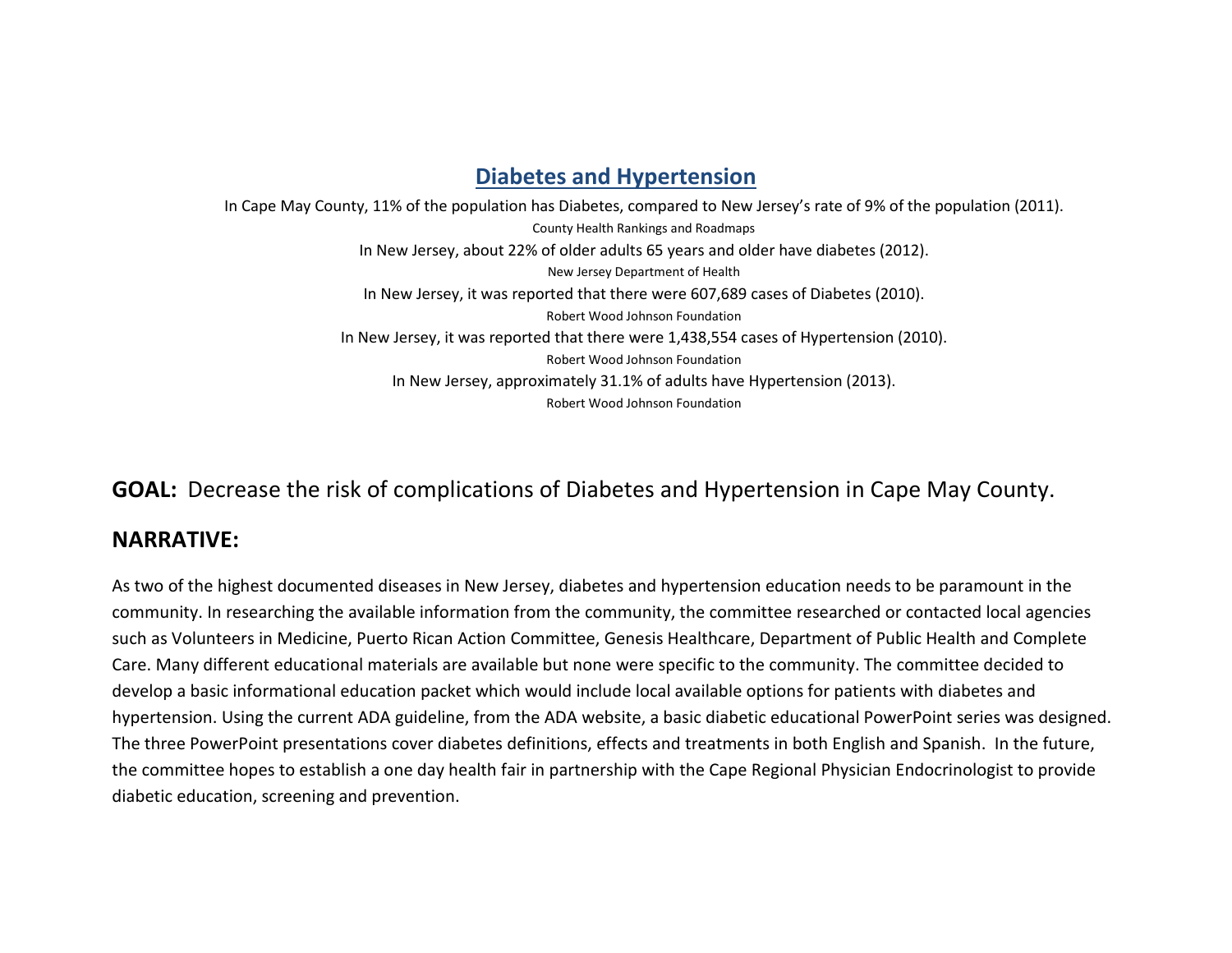The Diabetes Center at Cape Regional Health System is certified by The Joint Commission with Advanced Inpatient Certified Diabetes Care and is recognized by the American Diabetes Association outpatient care. Diabetes Management at Cape Regional Health System offers individual one-on-one appointments as well as day and evening classes.

The Parish Nurse/Lifestyle Management Department at Cape Regional Health Systems holds approximately 40 health fairs each year in various locations in Cape May County, including churches, senior housing, senior centers, workplaces and county agencies. Screenings include blood pressure, blood sugar and cholesterol. Many churches have parish nurses who take periodic blood pressures for their parishioners. The results of the screenings are given to the participant post screenings along with handouts on normal results, risk factors for elevations and healthy lifestyle changes to follow to reduce the risk of that chronic condition.

| Program                                      | <b>Activities</b>                             | <b>Outcomes 2014-2016</b> | <b>Partners</b>                  |
|----------------------------------------------|-----------------------------------------------|---------------------------|----------------------------------|
| <b>Education: CRMC</b>                       |                                               |                           |                                  |
| <b>Diabetic education using ADA</b>          | Provide diabetic and                          | Implemented a universal   | <b>Diabetic Education Center</b> |
| <b>Guidelines</b>                            | hypertension education at                     | educational packet        |                                  |
|                                              | <b>CRMC</b>                                   |                           | <b>CRMC</b>                      |
| Hypertension                                 |                                               |                           |                                  |
| <b>Community Outreach Education:</b>         |                                               |                           |                                  |
| One on One/ Group                            | Provide diabetic and                          | Promoted one on           | <b>Diabetic Education Center</b> |
|                                              | hypertension education in                     | one/group programs with   | <b>CRHS</b>                      |
| <b>Indirect</b>                              | the community via<br>brochure, catchy slogan, | follow-up care            |                                  |
| Weblink                                      | educational newsletter                        |                           | Cape Regional Physician          |
|                                              |                                               |                           | Associates                       |
|                                              |                                               |                           |                                  |
| <b>Support Groups:</b>                       |                                               |                           |                                  |
| <b>CRMC</b>                                  | Provide diabetic and                          | Increased community       | <b>Diabetic Education Center</b> |
|                                              | hypertension support                          | awareness and             |                                  |
| <b>Community</b>                             | groups                                        | participation             |                                  |
|                                              |                                               |                           |                                  |
| <b>Diabetic and Hypertension Mobile Unit</b> | Research grant availability                   | Expanded into the         | <b>CRHS</b>                      |
| for CRMC                                     |                                               | community                 |                                  |
|                                              |                                               |                           |                                  |
|                                              |                                               |                           |                                  |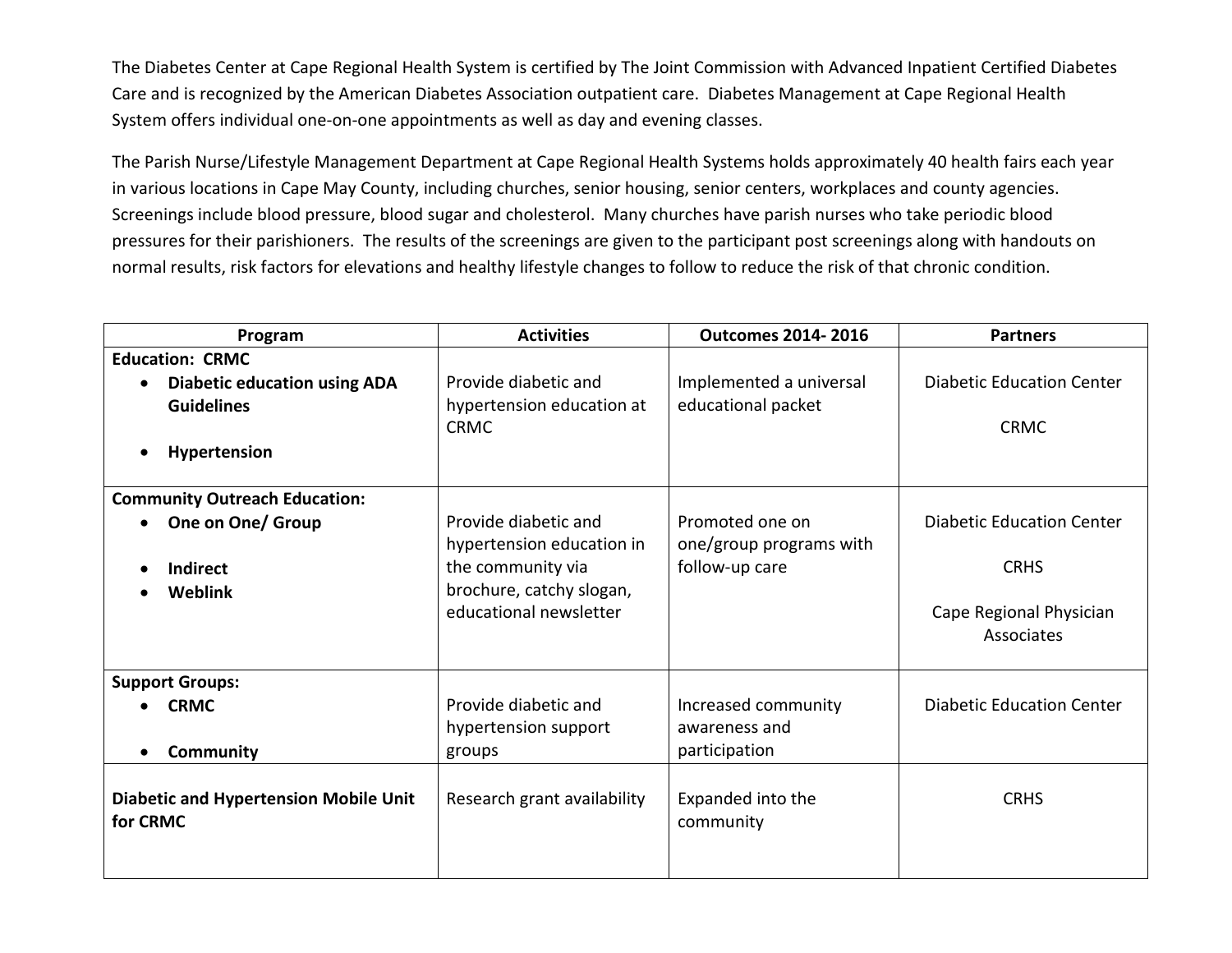|                                            | Provide diabetic education  |                           | <b>CRHS</b>                  |
|--------------------------------------------|-----------------------------|---------------------------|------------------------------|
| <b>Diabetic Education at Cape Regional</b> |                             | Taught at Cape Regional   |                              |
| Medical Center - one-on-one basis or       | to medical center patients  | <b>Medical Center:</b>    |                              |
| group classes                              | and to community residents  |                           |                              |
|                                            |                             | $2014 - 774$              |                              |
|                                            |                             | $2015 - 907$              |                              |
|                                            |                             | $2016 - 557$              |                              |
|                                            |                             |                           |                              |
|                                            |                             | Diabetic Update           |                              |
|                                            |                             | $2014 - 40$               |                              |
|                                            |                             | $2015 - 47$               |                              |
|                                            |                             | $2016 - 56$               |                              |
| <b>Community Health Fairs:</b>             | Screenings are held during  | 2014:                     | Cape Regional Health System  |
| -Blood pressure screenings                 | community health fairs      | Blood pressures taken -   |                              |
| -Blood sugar screenings                    | which include results of    | 1,043                     | Churches                     |
| -Cholesterol screenings                    | tests, handouts with normal | Blood sugars taken $-778$ | Senior citizen housing       |
|                                            | readings, risk factors, and | Cholesterols taken - 781  | Senior citizen organizations |
|                                            | lifestyle changes given to  | 2015:                     | Workplaces                   |
|                                            | each participant            | Blood pressures taken -   | Cape May County agencies     |
|                                            |                             | 1,082                     |                              |
|                                            |                             | Blood sugars taken $-713$ |                              |
|                                            |                             | Cholesterols-713          |                              |
|                                            |                             | 2016:                     |                              |
|                                            |                             |                           |                              |
|                                            |                             | Blood pressures taken -   |                              |
|                                            |                             | 3,390                     |                              |
|                                            |                             | Blood sugars taken -653   |                              |
|                                            |                             | Cholesterol taken - 652   |                              |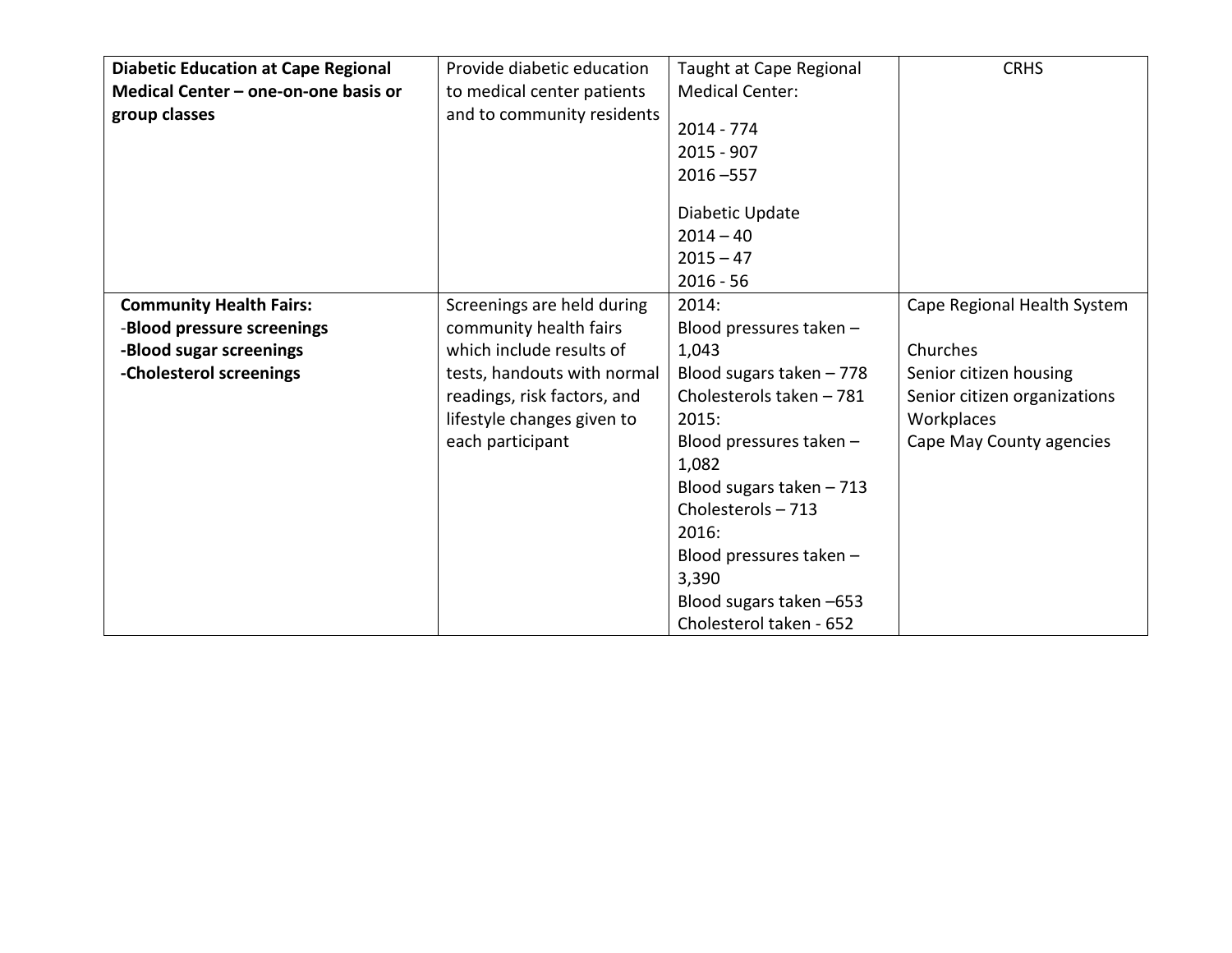#### **Mental Health/Substance Use Disorder**

In New Jersey, 65,553 individuals were treated for substance abuse. Of those individuals, 15,673 were treated for alcohol abuse, 3,317 were treated for cocaine abuse, and 28,653 were treated for heroin and other opiates abuse (2014). New Jersey Department of Human Services In Cape May County, 50.1% of the total admissions for substance abuse were from heroin and other opiates (2014). New Jersey Department of Human Services In Cape May County, the average number of mentally unhealthy days was 3.3 per 30 days (2013). New Jersey Health Rankings and Roadmaps In 2013, Cape May County had 104 overdoses and 25 related deaths. Cape May County Department of Human Services In 2012, Cape May County had the highest rate (per 100,000) for substance abuse admissions. Cape May County Department of Human Services From 2009 to 2012 the rate of admissions for heroin treatment for 18-25 year olds increased by 155% in Cape May County. Cape May County Department of Human Services The wait for detox treatment can be up to 5 weeks

**GOAL:** Provide a system for Cape Regional Medical Center, Cape Assist, Cape Counseling and the community to refer those with alcohol/drug addiction to CURE at Lighthouse Church

| Program               | <b>Activities</b>      | Outcomes 2014 - 2016                    | <b>Partners</b>             |
|-----------------------|------------------------|-----------------------------------------|-----------------------------|
| ASAP                  | Developed<br>$\bullet$ | 25 Advocates                            | <b>Local Partnerships</b>   |
| (Advocating           | Advocate               | 16 Volunteer Advocates Trained          | Cape Assist                 |
| Substance             | role                   |                                         | Cape Counseling             |
| Abuse Program)        | description            | <b>Total Substance Referrals: 197</b>   | <b>Family Matters</b>       |
| deploys               | Advocates<br>$\bullet$ |                                         | Nancy Craft                 |
| Recovery              | available              | <b>Drug Addiction</b>                   | Middle Township Police      |
| Specialists to        | 24/7                   | Referrals: 108                          | Cape May County Prosecutors |
| Cape Regional         | Developed<br>$\bullet$ | Treatment 65                            | Office                      |
| <b>Medical Center</b> | program                | Many are waiting on beds for treatment. | <b>CURE</b>                 |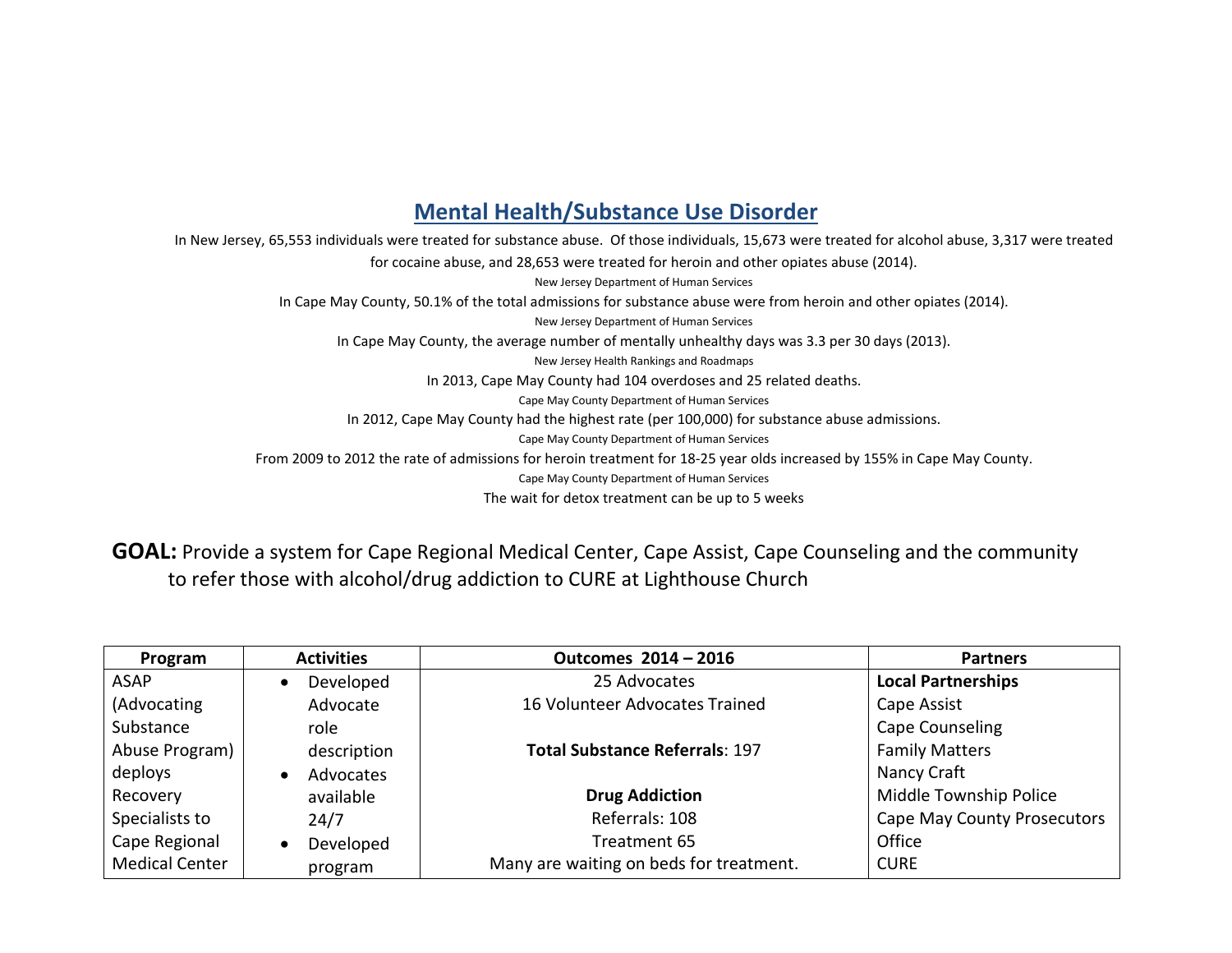| when a person      | process map              |                                                        | <b>Branches</b>              |
|--------------------|--------------------------|--------------------------------------------------------|------------------------------|
| is brought to      | Developed<br>$\bullet$   | <b>Alcohol Abuse</b>                                   | AA/NA                        |
| the hospital       | metrics to               | Referrals: 89                                          | <b>ARS</b>                   |
| with a             | monitor                  | Treatment: 51                                          | <b>IN-State Partnership</b>  |
| substance use      | program                  |                                                        | Bergen Regional Medical      |
| disorder,          | performance              |                                                        | Center                       |
| including          |                          | <b>Program Recognition</b>                             | Seabrook House               |
| alcohol Once       |                          | Cape Assist Partnership Award                          | <b>RCA</b>                   |
| the person is      |                          | Media Coverage on NJTV                                 | <b>Team Challenge</b>        |
| medically          | Advocacy                 | Newspaper Articles in Shore News Today and             | <b>Mission Challenge</b>     |
| stabilized the     | training                 | Cape May Herald                                        | <b>Uturn for Christ</b>      |
| Recovery           | developed                |                                                        | Benchmark Pathways to        |
| Specialist will    | and provided             |                                                        | Serenity Enlighten Solutions |
| meet with the      | by Cape                  | http://www.shorenewstoday.com/current_solutions/opiat  |                              |
| patient and        | Assist.                  | e addiction/features/for-some-the-path-of-medication-  | <b>Out of State</b>          |
| explain the        | Advocates                | assisted-sobriety-is-paved/article_9c051370-4aa8-11e6- | Joy of Living                |
| program. If the    | were                     | b4cb-db8cd9713546.html                                 | New Found freedom            |
| person agrees      | provided                 | https://www.thefix.com/new-jersey-county-sees-25-drop- | Livengrin                    |
| to treatment a     | health                   | overdoses-help-cure-program                            | Hebron                       |
| one year           | system                   |                                                        | Light of the World           |
| contract is        | orientation              | http://www.njtvonline.org/news/video/cape-may-county-  | <b>SOL Recovery</b>          |
| signed. The        | and provided             | sees-25-percent-drop-drug-overdoses/                   |                              |
| Advocate           | ID badges                |                                                        |                              |
| facilitates        | Developed<br>$\bullet$   | http://www.njtvonline.org/news/video/follow-key-       |                              |
| arrangements       | program                  | successful-substance-abuse-treatment/                  |                              |
| for substance      | brochure                 |                                                        |                              |
| abuse              | Program In-<br>$\bullet$ |                                                        |                              |
| treatment. If the  | service                  | http://www.capemaycountyherald.com/news/government     |                              |
| person relapses,   | provided to              | /article eee51586-21ea-11e6-875d-273db3f74f87.html     |                              |
| the year restarts. | Emergency                |                                                        |                              |
|                    | Department               |                                                        |                              |
|                    | physicians               | http://www.shorenewstoday.com/middle_township/heroin   |                              |
|                    | and nurses,              | -overdoses-decline-in-county-prosecutor-               |                              |
|                    | <b>CRMC</b>              | says/article_f26925a4-21e9-11e6-8475-                  |                              |
|                    | Hospitalists,            | 67bd623edc14.html                                      |                              |
|                    | Care                     |                                                        |                              |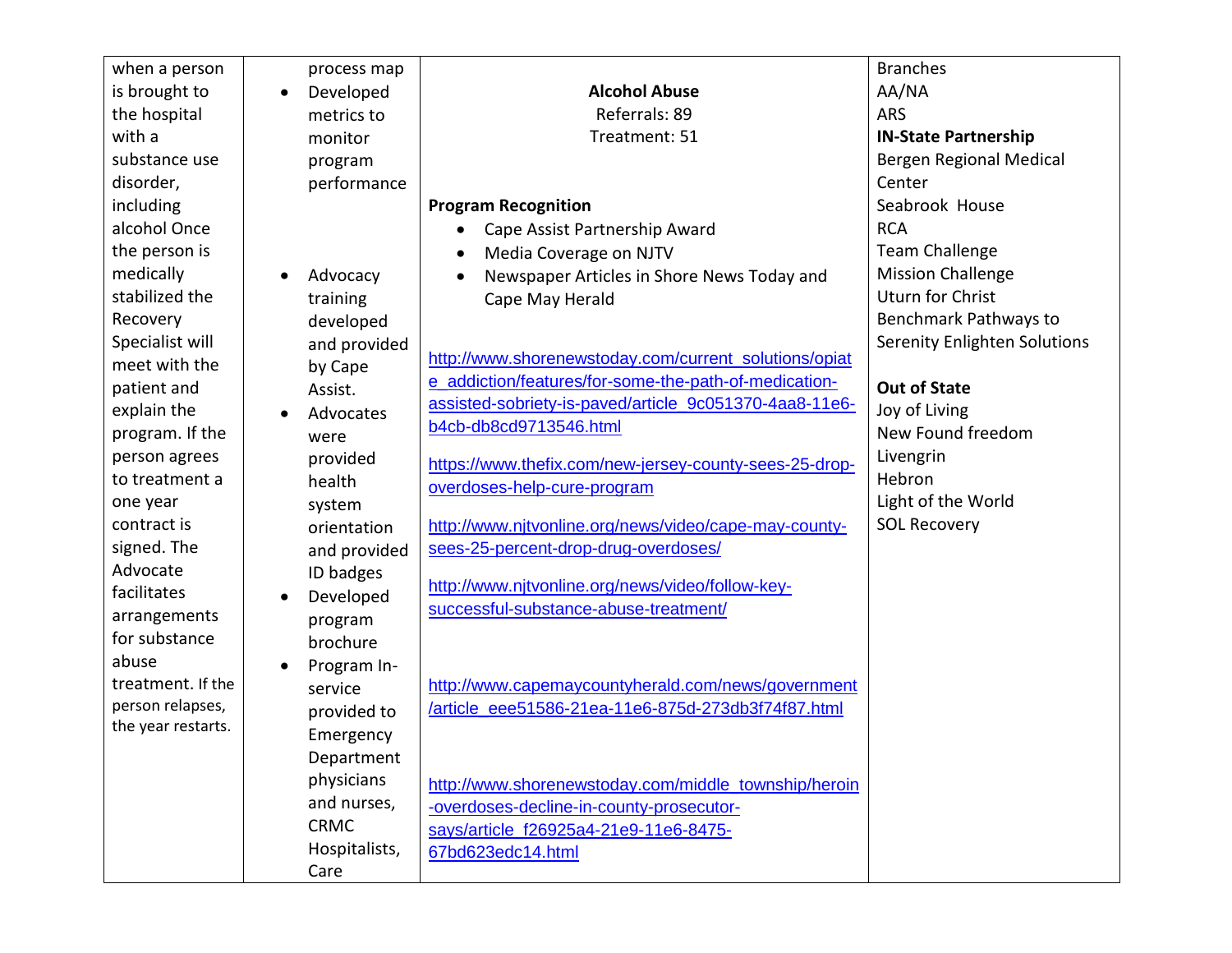| Management    |                                                                     |  |
|---------------|---------------------------------------------------------------------|--|
| staff and     |                                                                     |  |
| Registered    |                                                                     |  |
| <b>Nurses</b> |                                                                     |  |
|               |                                                                     |  |
|               |                                                                     |  |
|               |                                                                     |  |
|               | Letter from Recovered Patient                                       |  |
|               | Prior to Recovery patient had 20 emergency room visits              |  |
|               | from January through April 2016.                                    |  |
|               | SUBJECT: What substance abuse has done to me                        |  |
|               | My name is Ellwood and I am a heroin addict, and I have been        |  |
|               | for almost ten years. I cannot tell you how much substance          |  |
|               | abuse has beaten me up all of these years. It has cost me           |  |
|               | everything good in my life, from relationships to almost losing     |  |
|               | my life. It's only by the grace of God that I am still alive today. |  |
|               | I have overdosed about seven times in my life. I want to tell       |  |
|               | you that it caused me to be homeless as well. It wasn't until       |  |
|               | ASAP helped me at the hospital I came into after being up for       |  |
|               | three days in Atlantic City, all defeated and I surrendered that    |  |
|               | day and they sent me to Carrier Clinic in Somerset County,          |  |
|               | New Jersey. It was there that I had a spiritual awakening and I     |  |
|               | made a commitment to God to help me and I surrendered to            |  |
|               | God that day. I was blessed to have gotten a scholarship to         |  |
|               | come to SOL Recovery in Scottsdale, Arizona. It took much           |  |
|               | effort and its hard dedication to getting up in the morning         |  |
|               | and making phone calls all day. I want to tell you today, that I    |  |
|               | have something to live for and to make daily living amends. I       |  |
|               | pray to restore my relationship with my nine year old son,          |  |
|               | and eight year old daughter. For once in my life, I want            |  |
|               | recovery and I also made that decision, no one forced me            |  |
|               | (meaning judges or probation).                                      |  |
|               |                                                                     |  |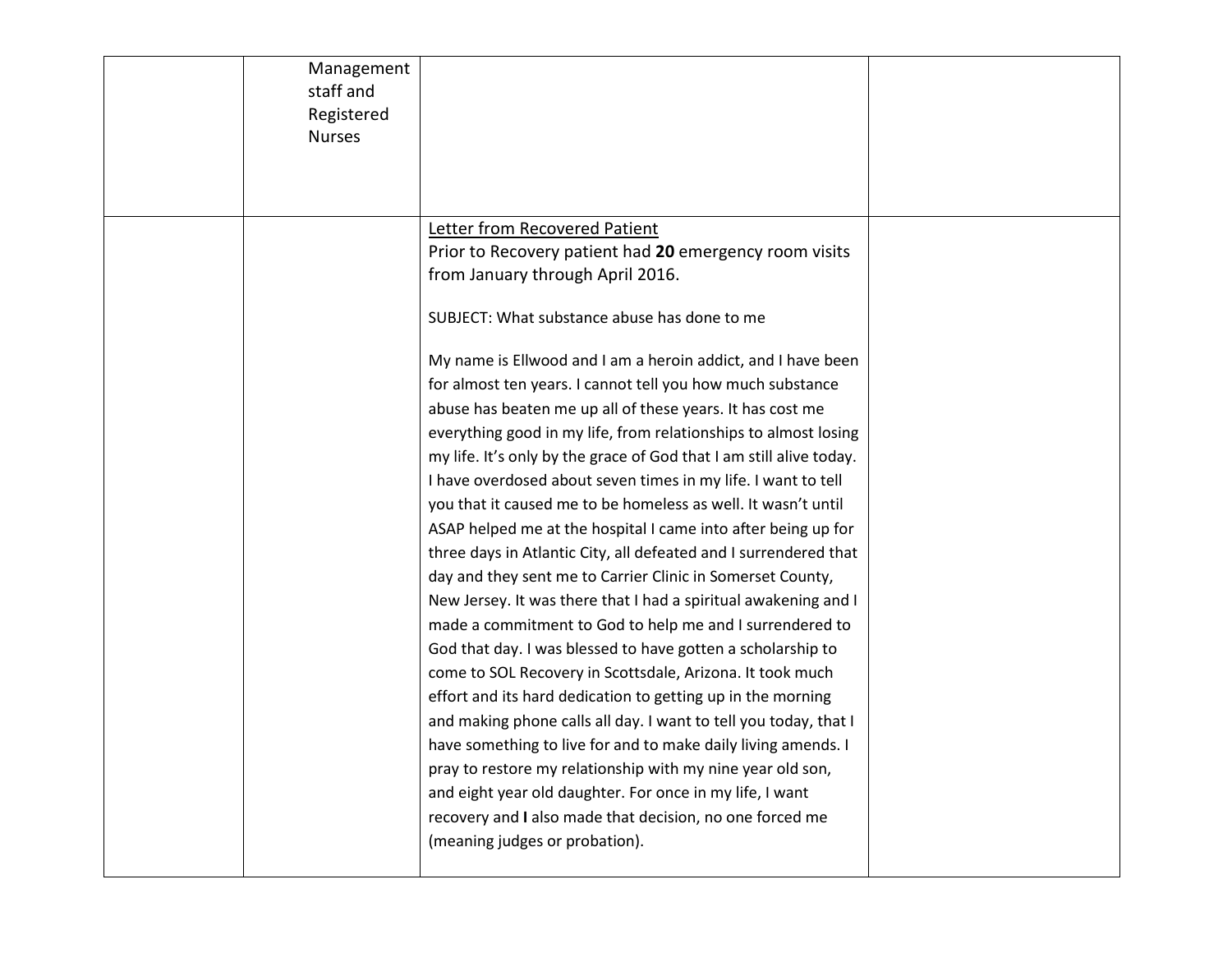|                                  |                                     | I am also thankful for you, K, and my heart goes out to you. I<br>am sorry that you have lost a loved one and my heart breaks<br>when I hear that good people have to go through that. I<br>looked at and got a chance to get into a sober living house,<br>it's called Carla Vista. It's a sober house with good men that<br>are serious about recovery, which I truly need at this point in<br>my life. I need structure and we go to meetings every day and<br>get drug tested too. This home is very nice. I want to ask you<br>if you would be willing to help me to pay for two weeks, plus<br>the deposit of \$600 altogether. That will give me enough time<br>to find a job and be able to support myself.<br>I hope that you have faith in me that I do want to stay sober<br>more than anything and work on my recovery. You truly are a<br>God send and an angel. This money will be used to restore my<br>life and have another chance to help other addicts as well<br>because in order to stay sober. We have to give it away. I am<br>43 days sober today, and I just want to say thank you and<br>may God bless you.<br>Sincerely,<br>Ellwood<br>Update on August 24, 2016<br>Ellwood has been sober since April 26, 2016. He is living in<br>Arizona and working. |                        |
|----------------------------------|-------------------------------------|-------------------------------------------------------------------------------------------------------------------------------------------------------------------------------------------------------------------------------------------------------------------------------------------------------------------------------------------------------------------------------------------------------------------------------------------------------------------------------------------------------------------------------------------------------------------------------------------------------------------------------------------------------------------------------------------------------------------------------------------------------------------------------------------------------------------------------------------------------------------------------------------------------------------------------------------------------------------------------------------------------------------------------------------------------------------------------------------------------------------------------------------------------------------------------------------------------------------------------------------------------------------------------------|------------------------|
|                                  |                                     |                                                                                                                                                                                                                                                                                                                                                                                                                                                                                                                                                                                                                                                                                                                                                                                                                                                                                                                                                                                                                                                                                                                                                                                                                                                                                     |                        |
| Trauma-informed<br>Certification | CCC staff trained in<br>CBT program | 12 certified clinicians                                                                                                                                                                                                                                                                                                                                                                                                                                                                                                                                                                                                                                                                                                                                                                                                                                                                                                                                                                                                                                                                                                                                                                                                                                                             | <b>Cape Counseling</b> |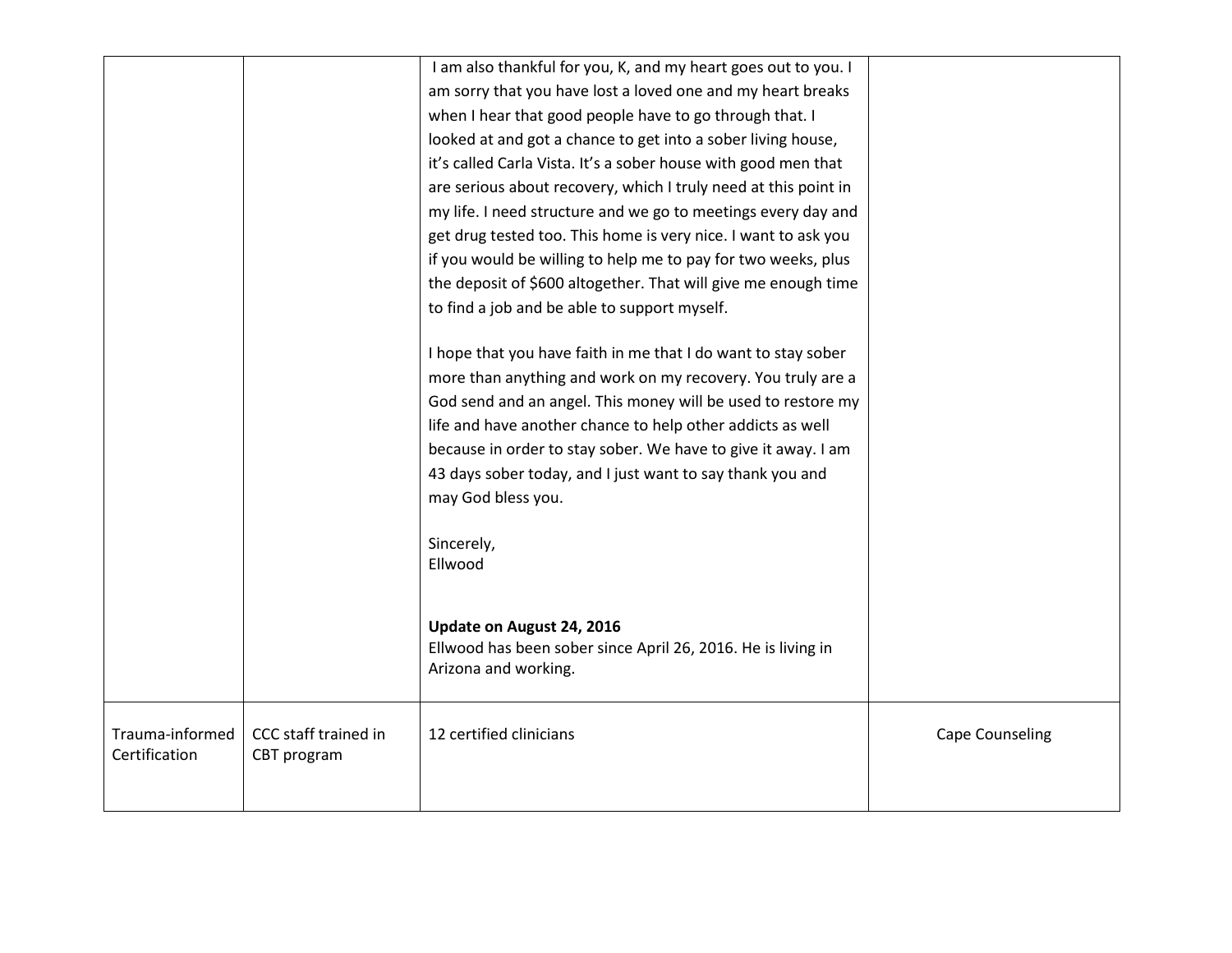#### **NARRATIVE**: **NJ Quitline**

NJ Quitline is a toll-free, telephone-based free service that helps people who want to stop smoking. Trained counselors give callers information, advice, encouragement and one-on-one counseling. Counselors design an individualized program to support each smoker's effort to stop smoking. There are four counseling sessions, with the option of adding sessions as needed.

#### **Smoking Cessation**

The Smoking Cessation program at Cape Regional Health System incudes education regarding risk factors, nicotine replacement alternatives, lung function testing, stress management, dietary concerns regarding weight gain and smoking relapse prevention. It usually takes 2 or 3 tries before finally being able to quit. The decision to quit and success in quitting are greatly influenced by how much one wants to stop smoking.

| Program                             | <b>Activities</b>                                                         | Outcomes 2014 - 2016                                                           | <b>Partners</b>                              |
|-------------------------------------|---------------------------------------------------------------------------|--------------------------------------------------------------------------------|----------------------------------------------|
| <b>Smoking</b>                      | Hold smoking cessation classes                                            | Participants who attended                                                      | Cape Regional Health System                  |
| <b>Smoking Cessation</b>            | -5 classes held each year in                                              | classes                                                                        |                                              |
| Program                             | January, March. May,                                                      | Participants-                                                                  |                                              |
|                                     | September and November                                                    | $2014 - 7$                                                                     |                                              |
|                                     | with 4 sessions in each                                                   | $2015 - 5$                                                                     |                                              |
|                                     | month                                                                     | $2016 - 1$                                                                     |                                              |
| <b>Smoking Cessation</b><br>Program | <b>APN Training at Rutgers</b><br>University - 6 nursing staff<br>trained | 60 participants (Mental Health<br>out-patients) attended classes               | Cape Counseling<br><b>Rutgers University</b> |
|                                     | Develop ongoing support<br>groups for smokers                             | Smoking cessation support<br>groups meet weekly                                | Cape Counseling                              |
| <b>NJ Quitline</b>                  | Referrals to Program                                                      | Participants who were referred<br>$2015 - 5$ referrals<br>$2016 - 8$ referrals | Cape Regional Health Systems                 |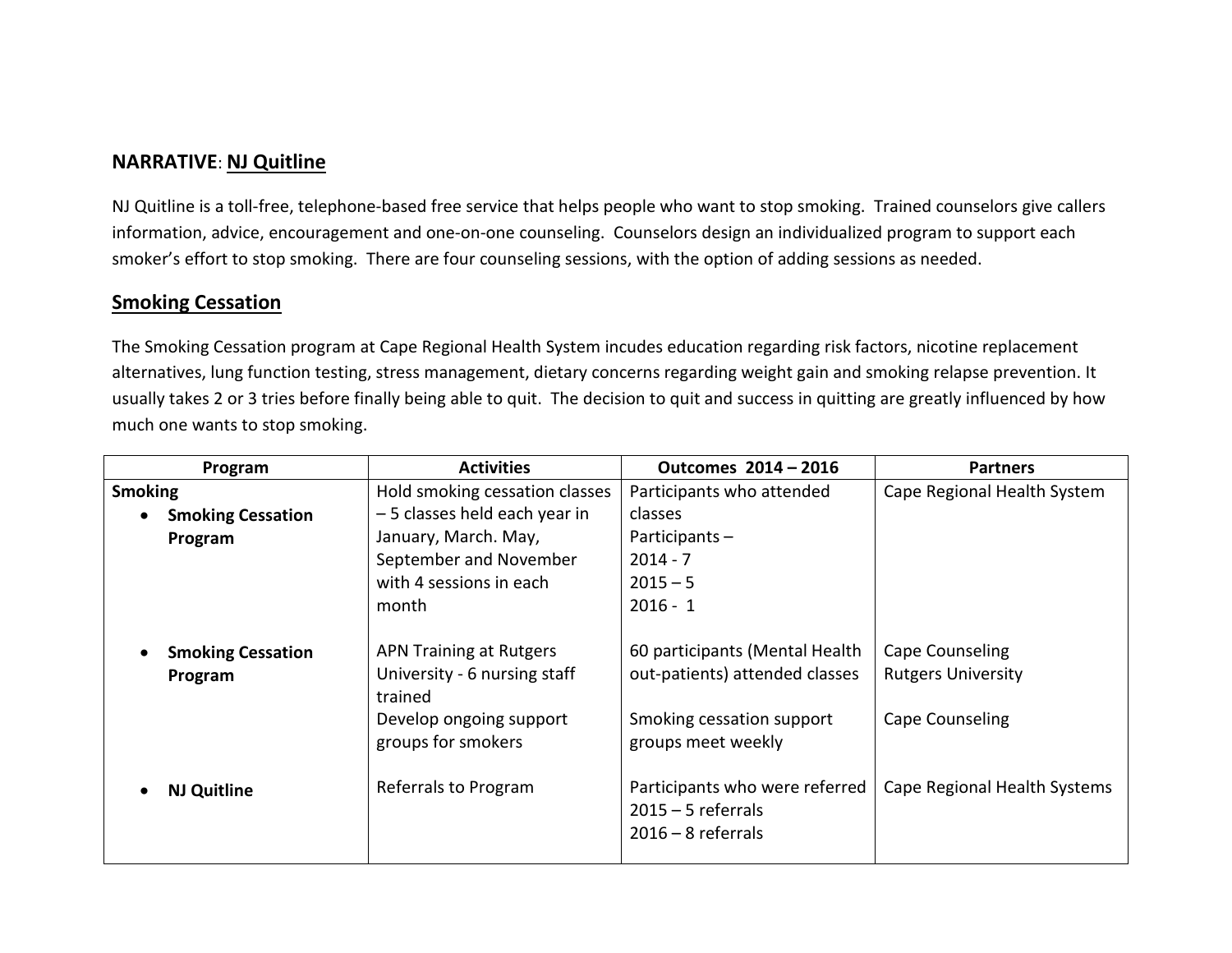#### **Weight Issues/Nutrition**

In New Jersey, 6.9% of children ages 10-17 years are considered to be underweight while 24.7% of children ages 10-17 years are considered to be overweight or obese (2011-2012). Alliance for a Healthier Generation, American Heart Association In New Jersey, 26.3% of adults are considered to be obese (2013). Behavior Risk Factor Surveillance System, CDC About 26.8% of New Jersey adults are reported as being physically inactive (2013). Alliance for a Healthier Generation, American Heart Association In New Jersey, children eat about 2.3 fruits and vegetables daily while adults eat about 2.7 fruits and vegetables daily (2013). Centers for Disease Control and Prevention About 41% of New Jersey Middle Schools and High Schools offer fruits and vegetables at celebrations (2013). Centers for Disease Control and Prevention State Indicator Report

**GOAL:** Improve awareness of healthy eating, promote healthy lifestyles to address weight issues, and provide information regarding resources in Cape May County.

#### **Narrative: Food Banks/Pantries in Cape May County**

- 1) Caring for Kids Family Center, Cape May Court House, NJ 08210 465-0911
- 2) Coalition Against Rape and Abuse , Cape May Court House, NJ 522-6489
- 3) Holy Redeemer Visiting Nurse Agency Food Bank, Swainton, NJ 08210 465-2082
- 4) Whitesboro Grammar School Community Service Center Food Pantry, Whitesboro, NJ 08252 536-8674
- 5) Catholic Charities and CMC, Rio Grande, NJ 08242 886-2662
- 6) South Jersey Aids Alliance Cape May, Wildwood, NJ 08260 523-0024
- 7) Cape Human Resources Wildwood, Wildwood, NJ 08260 522-0231
- 8) Various churches throughout Cape May County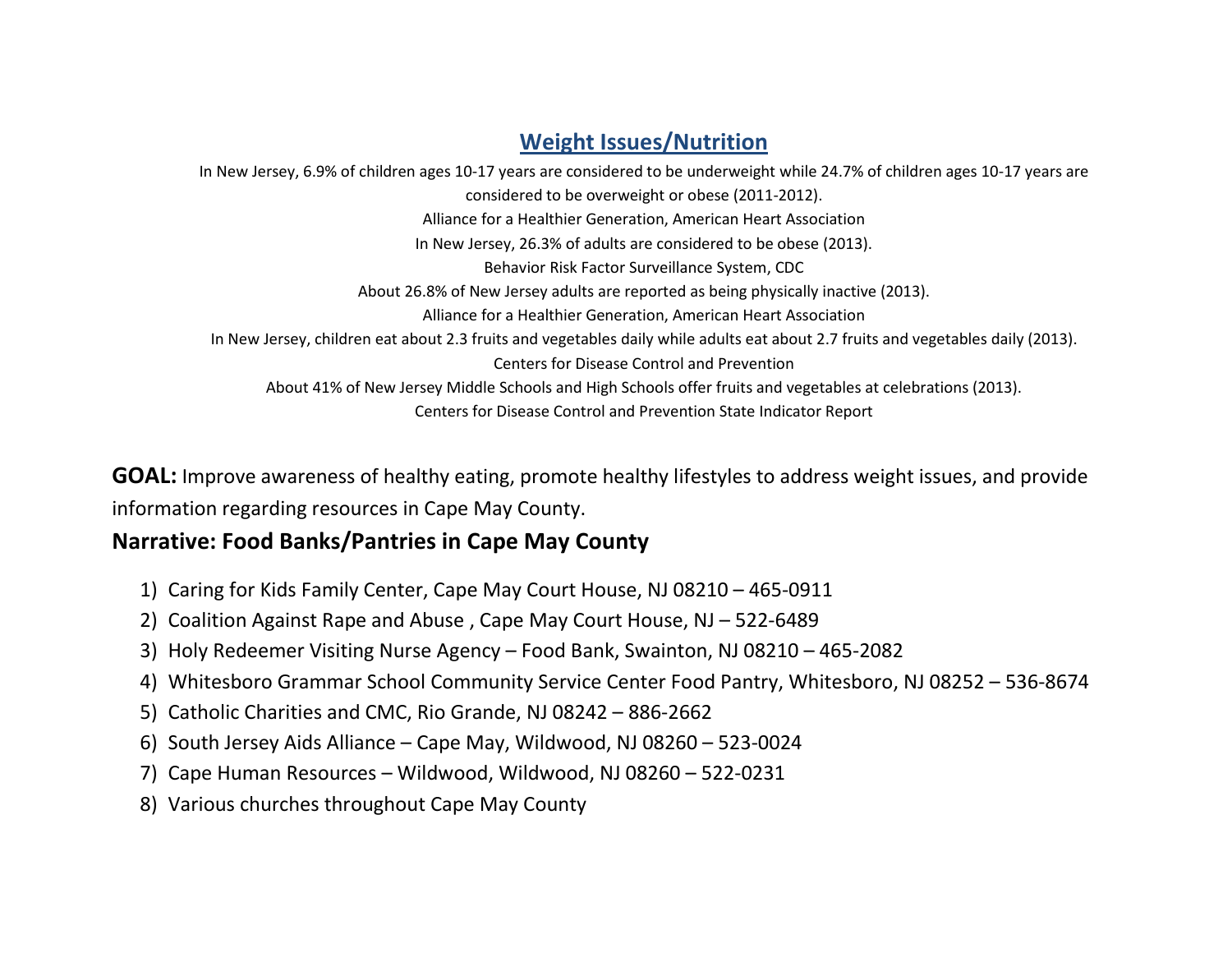| Program                                             | <b>Activities</b>                                                                                     | <b>Outcomes 2014-2016</b>                                                   | <b>Partners</b>                        |
|-----------------------------------------------------|-------------------------------------------------------------------------------------------------------|-----------------------------------------------------------------------------|----------------------------------------|
| Food Pantries & Soup Kitchens<br>in Cape May County | HB Program at Shop Rite<br>(Rio Grande)                                                               | Increased access of # people<br>who participated in the food                | Various churches in Cape May<br>County |
|                                                     | Utilize food pantries and<br>soup kitchens in CMC                                                     | pantries/soup kitchens<br>programs in CMC                                   | Refer to food pantry list above        |
|                                                     | Increase # of healthy living<br>educational information in<br>bags along with eating local<br>produce | Improved access to healthy<br>food; increased # of food bag<br>distribution |                                        |
|                                                     |                                                                                                       |                                                                             |                                        |

#### **Narrative – Grandparents Raising Grandchildren**

Grandparents Raising Grandchildren Support Program provides educational and social support to Cape May County grandparents who are the primary caregivers for their grandchildren. Science-based health and education to include healthy nutritional guidelines for families is an ongoing agenda for this program.

From 2014 – 2016, the Grandparents Raising Grandchildren Program has offered an average of 5 out of 10 meetings annually that address a healthier lifestyle through improved nutrition and increased physical activity. During the time between 2014 – 2016, Rutgers Cooperative Extension has provided support and education to 20 – 25 families who attend the Grandparents Raising Grandchildren meetings on a regular basis. This number of families accounts for 30 – 35 adults and 35 children.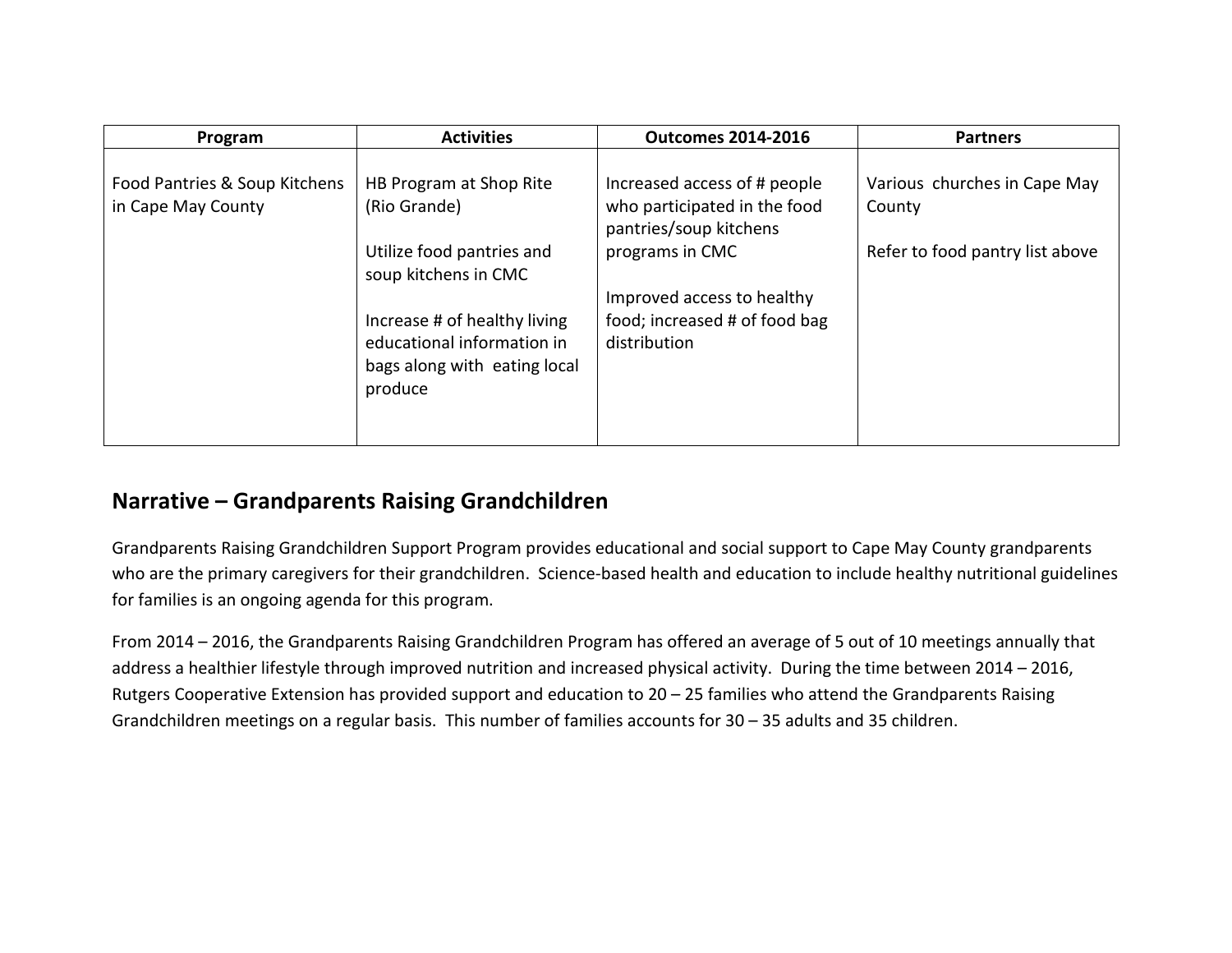#### **NARRATIVE: JUNIOR CHEFS**

Junior Chefs is a youth summer program designed to teach healthy nutrition through food preparation and cooking. From the first day of the class, the emphasis is on the selection of the freshest ingredients with optimal nutritional value, prepared with healthiest of cooking methods and preparation. The basics of working in a clean, safe kitchen environment using proper safety practices with a variety of foods, kitchen appliances and use of utensils are part of the daily instruction.

From 2014 -2016, family and community health sciences have taught 28 classes to 60 children between the ages of 8 and 12 years old. Following each class, the participants have gathered together to enjoy the meals they have prepared and to discuss what they have learned while preparing food, selecting menus, and working in the kitchen environment with their peers.

| Program                     | <b>Activities</b>            | <b>Outcomes 2014-2016</b>        | <b>Partners</b>            |
|-----------------------------|------------------------------|----------------------------------|----------------------------|
|                             |                              |                                  |                            |
| <b>Grandparents Raising</b> | Teach/educate                | Increased # of grandparents      | <b>Rutgers Cooperative</b> |
| Grandchildren               | grandparents options for     | adapting healthy meals/snacks    | <b>Extension Services</b>  |
|                             | healthy meals/snacks for     | ideas                            |                            |
|                             | grandchildren                | 2014 - Total adults - 77         |                            |
|                             |                              | Youth totals - 87                |                            |
|                             |                              | Families $-68$                   |                            |
|                             |                              | $2015 - Total adults - 66$       |                            |
|                             |                              | Youth totals - 86                |                            |
|                             |                              | Families - 59                    |                            |
|                             |                              | 2016 - Total adults - 44         |                            |
|                             |                              | Youth totals - 51                |                            |
|                             |                              | Families $-40$                   |                            |
| <b>Junior Chef Classes</b>  | Teach healthy cooking,       | Improved diet - became more      |                            |
|                             | nutrition principles, meal   | aware of eating more fruits,     |                            |
|                             | planning, food safety, set a | vegetables and drinking water    |                            |
|                             | table, measuring, recipes    | as a first choice                |                            |
|                             |                              | 2014 – Number of classes - 8     |                            |
|                             |                              | $8 - 12$ year-old totals $-17$   |                            |
|                             |                              | $2015 -$ Number of classes $-10$ |                            |
|                             |                              | $8 - 12$ year old totals $-19$   |                            |
|                             |                              | $2016$ – Number of classes – 10  |                            |
|                             |                              | $8 - 12$ year old totals - 24    |                            |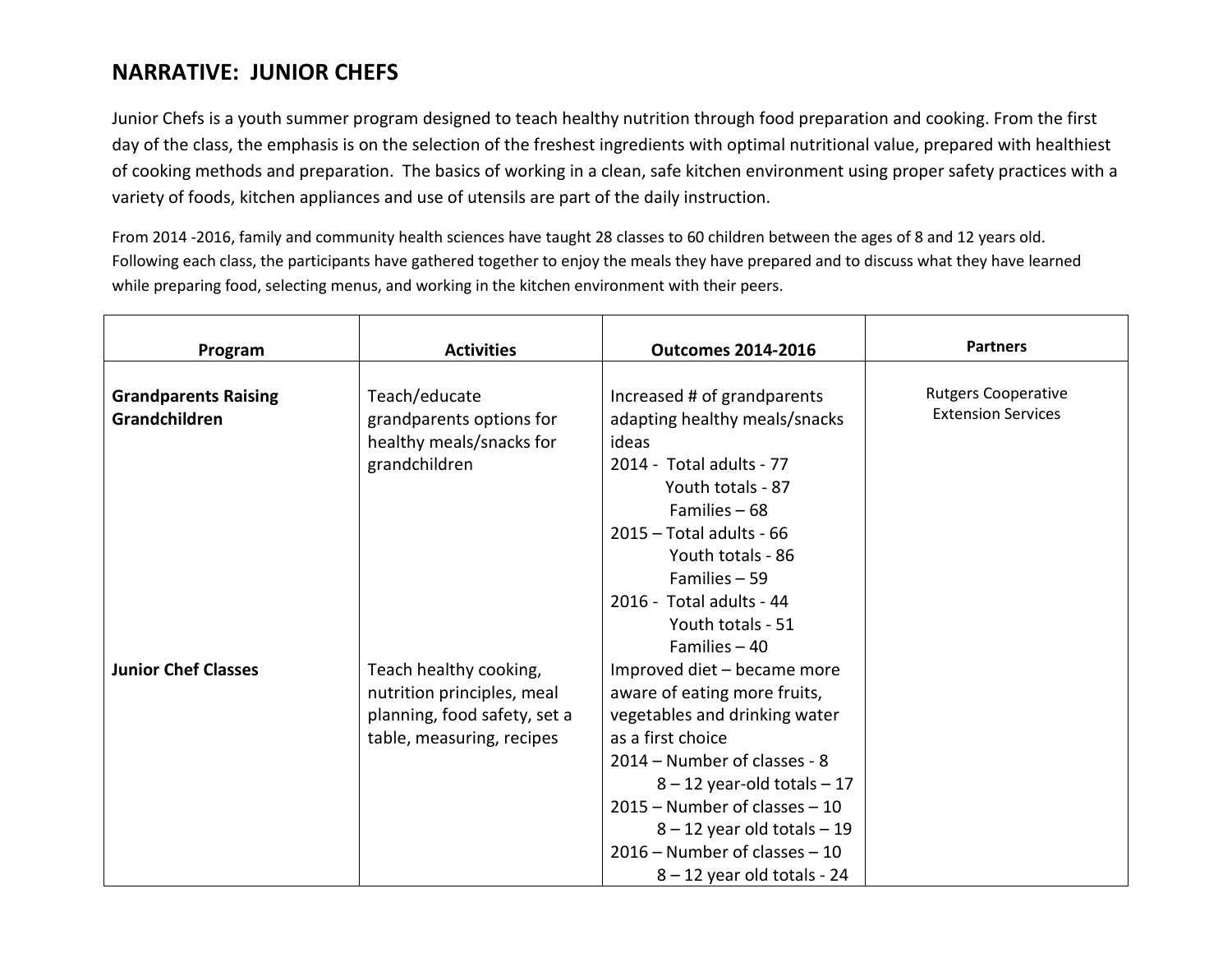#### **Narrative: Faithful Families: Eating Smart and Moving More**

Faithful Families: Eating Smart and Moving More is an eight-week, one-hour evidence-based program and statewide movement through North Carolina State University, A & T State University (Agricultural & Technical), and North Carolina Public Health to improve family health. By eating healthier meals and exercising or moving more, people reduce their risk for serious health problems such as diabetes, cancer and heart disease. This program helps faith communities make changes that promote healthy eating, meal planning, food shopping and choosing to move more during the day.

| Program                                | <b>Activities</b>             | <b>Outcomes 2014 - 2016</b>     | <b>Partners</b>              |
|----------------------------------------|-------------------------------|---------------------------------|------------------------------|
| <b>Faithful Families: Eating Smart</b> | Facilitate 8 one-hour program | Taught 12 people program to     | Cape Regional Medical Center |
| and Moving More (evidence-             | which provides skills to      | promote increased               |                              |
| based)                                 | promote eating more meals at  | opportunities for healthy       | Christ Gospel Church         |
|                                        | home and adding more          | eating and physical activity    | (Whitesboro)                 |
|                                        | exercise to lifestyle         | wherever they live, learn, earn |                              |
|                                        |                               | play and pray                   |                              |